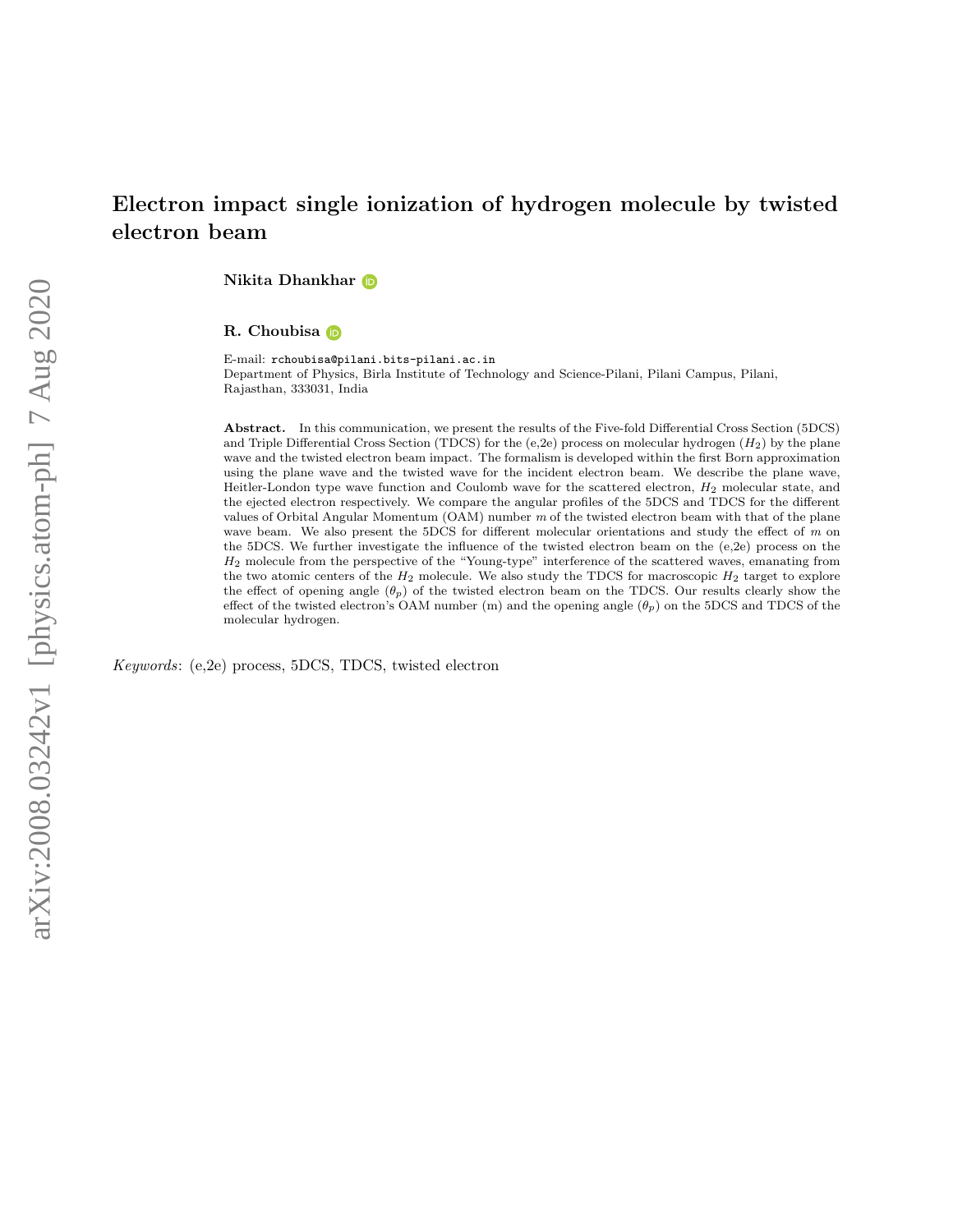### 1. Introduction

Electron interactions with the atomic and molecular targets play an important role in biology, astronomy, plasma physics, radiation physics and chemistry [\[1–](#page-15-0) [5\]](#page-15-1). The electron impact single ionization process, in which we determine the momenta of the two outgoing electrons, is known as an (e,2e) process. Hence in an (e,2e) process, the two outgoing electrons are detected in coincidence with their energies and directions fully resolved [\[6\]](#page-15-2). The first experiment in the field of (e,2e) was performed independently by Amaldi et al. [\[7\]](#page-15-3) and Ehrhardt et al. [\[8\]](#page-15-4). Since then, many coincident experiments were performed on the atomic and molecular targets in various geometrical arrangements of the detected electrons. These experiments further led to the development of numerous theoretical models of the (e,2e) reactions on atomic and molecular targets. (e,2e) studies help us to understand the structure of targets, electronelectron correlations, and reaction mechanisms during the ionization processes.

Tremendous progress has been made in the field of electron impact ionization studies for atomic targets [\[9–](#page-15-5)[13\]](#page-15-6), both at the experimental and theoretical level. The (e,2e) study was further extended to molecular targets to investigate the effects of multi-centers on (e,2e) angular distributions of the Triple Differential Cross Section (TDCS). The electron impact ionization study for molecular targets is different from that for atoms because of the molecular configuration of the targets arising from the different molecular orbitals involved [\[14\]](#page-15-7). In literature, numerous studies in the (e,2e) field have been done on various molecules, like  $H_2$ ,  $N_2$ ,  $O_2$ ,  $H_2O$   $CO_2$ , formic acid, bio-molecules such as DNA, RNA etc. [\[15](#page-15-8)[–23\]](#page-15-9).

The simplest molecule, hydrogen molecule  $(H_2)$ , has drawn lots of attention for the study of (e,2e) processes on molecules. In addition to (e,2e) processes , various theoretical and experimental investigations have been carried out to study the double ionization (*i.e.* (e,3e) process) on  $H_2$  [\[24–](#page-15-10)[26\]](#page-15-11). The molecular hydrogen is a basic prototype molecule for the study of the "Young-type" interference effect caused by the scattering of the incident particle by the two centers of the  $H_2$ . Since the two atoms in the  $H_2$  molecule are indistinguishable, we can envisage the  $H_2$  molecule as two sources of secondary matter-wave emitters, which will lead to the interference effect. The Young's type interference effect was theoretically predicted by photon impact on  $H_2$  by Cohen and Fano (1966) [\[27\]](#page-15-12). The interference effect was also observed for electron emission on  $H_2$  by fast ion impact [\[28,](#page-16-0) [29\]](#page-16-1). Different groups have studied this aspect, both at the theoretical and experimental level, by studying the ejected electron's angular distribution [\[30–](#page-16-2)[35\]](#page-16-3). To the best of our knowledge, almost all of the (e,2e) collision studies on molecular targets have been done for the plane wave electron beam (not possessing any orbital angular momentum).

A vortex beam characterizes a freely propagating beam possessing a helical wave-front with a welldefined Orbital Angular Momentum (OAM), m, along the propagation direction. The theoretical study by Bliokh et al. [\[36\]](#page-16-4) for non-relativistic electrons advanced the experimental and theoretical investigations of the electron states with vortices (i.e., Electron Vortex Beams (EVBs), twisted electron beams). The experimental observation of the electron vortex states accentuated an exciting area of collision studies for the study of their interaction with the atoms and molecules [\[37–](#page-16-5)[39\]](#page-16-6). Unlike the plane waves, twisted electron beams carry a non-zero OAM (m) projection along the propagation direction. These beams have a helical phase front  $e^{im\phi}$  with the azimuthal angle  $\phi$  about the propagation axis (see [\[40–](#page-16-7)[42\]](#page-16-8) for a better theoretical insight of EVBs). Twisted electron beams provide scope for research in optical microscopy, quantum state manipulation, optical tweezers, astronomy, higherorder harmonic generation and many more fields [\[38,](#page-16-9) [39,](#page-16-6) [43](#page-16-10)[–46\]](#page-16-11).

It is essential to understand how electrons with non-zero OAM interact with atoms for applications of the twisted electron collisions with atoms. A handful of studies are available for ionization/scattering of atomic targets using twisted beams. The work by Ivanov and Serbo (2011) [\[47\]](#page-16-12) and Boxem and coworkers (2014) [\[48\]](#page-16-13) contributed to the outset of the theoretical analysis of the scattering experiments by twisted electrons. Boxem et al. [\[49\]](#page-16-14) studied the inelastic scattering amplitudes analytically for the hydrogen-like systems determining the influence of the OAM on the scattering amplitudes. Serbo et al. [\[50\]](#page-16-15) analyzed the scattering by twisted electrons in the relativistic framework illustrating that the angular distribution and the polarization of the outgoing electrons depend not only on the transverse and the longitudinal momenta but also on the projection of the Total Angular Momentum (TAM) along the propagation direction of the beam. The collisional studies for hydrogenic atom, treating EVBs as spatially localized wave packets, by Karlovets et al. [\[51\]](#page-16-16) showed that the number of scattering events in collisions involving twisted electrons is comparable to that in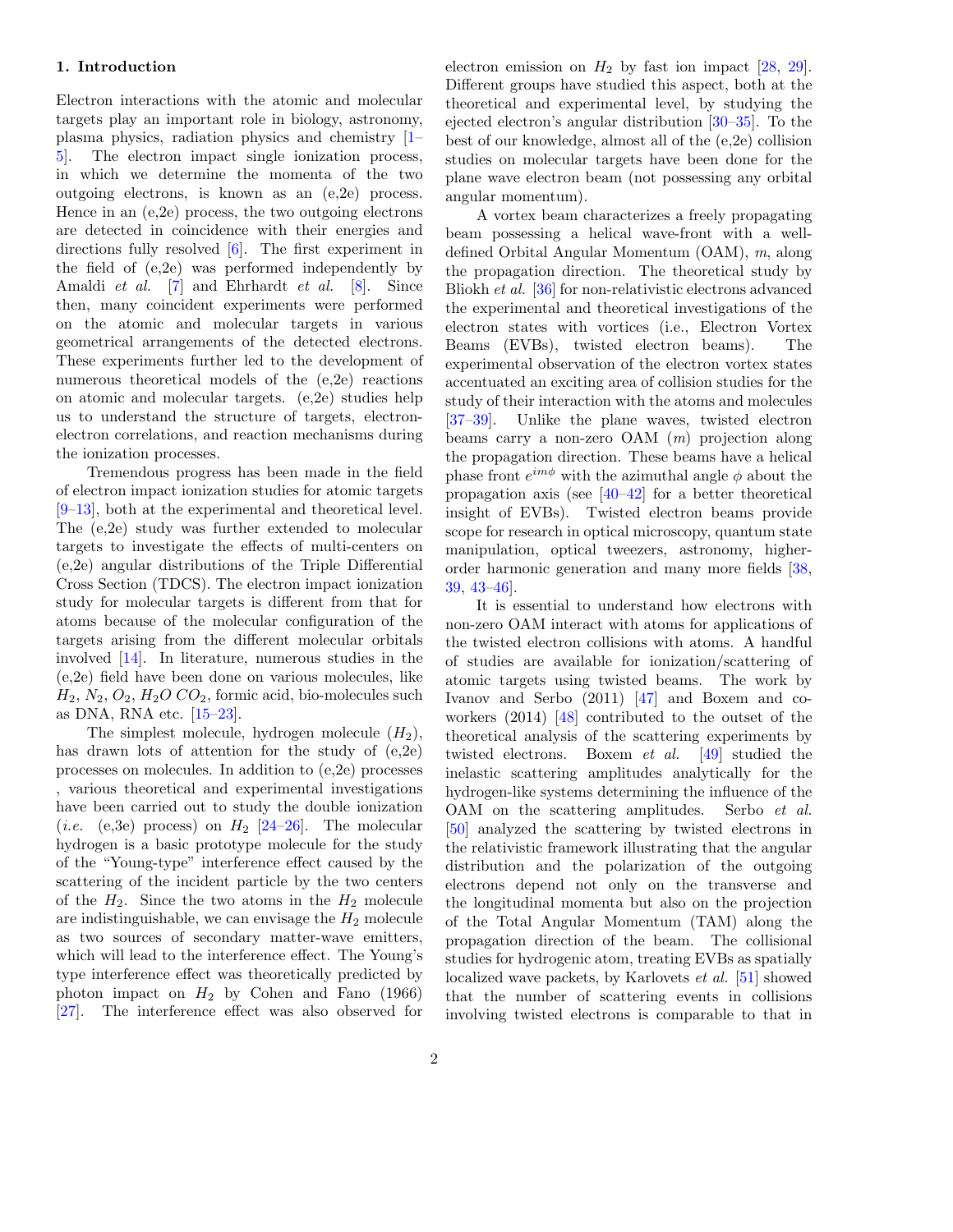the standard plane-wave calculations. Maiorova at al. [\[52\]](#page-16-17) advanced the scattering studies by their theoretical analysis of the Differential Cross Section (DCS) for the molecular hydrogen  $H_2$ . The DCS emphasized the influence of the twisted electron on the Youngtype interference. Harris et al. (2019) reported the ionization of the Hydrogen atom by twisted electrons by analyzing the fully differential cross section (FDCS) with different parameters of the twisted electron beam [\[53\]](#page-16-18). The results indicated a shift in the binary and recoil peak for twisted electron's cross-sections from their plane wave locations due to the projectile's transverse momentum components. The recent study by Mandal et al. (2020) showed the dependence of the TAM number  $(m)$  on the angular profile of the TDCS and spin asymmetry for the relativistic electron impact ionization of the heavy atomic targets [\[54\]](#page-16-19). Furthermore, Dhankhar et al. [\[55\]](#page-16-20) studied theoretically the double ionization of He atom in  $\theta$ variable and constant  $\theta_{12}$  mode for the twisted electron incidence. Their results found that the angular profile of the Five-Fold Differential Cross-section (FDCS) depends on the OAM number  $m$  and the opening angle  $\theta_p$  of the incident twisted electron beam.

To the best of our knowledge, the cross-section studies for the (e,2e) processes by the twisted electron beams have been performed mostly for the atoms. In this communication, we present the first theoretical estimation for the (e,2e) process of the  $H_2$  molecule for the twisted electron case. We develop our formalism within the first Born approximation framework for the plane wave electron beam (Sec. [2.1\)](#page-2-0) and the twisted electron beam in (Sec. [2.2\)](#page-4-0). We describe the plane wave, Heitler-London type wave function, and Coulomb wave for the scattered electron,  $H_2$  molecular state, and the ejected electron, respectively. We present the Five-fold Differential Cross-Section(5DCS) and Triple Differential Cross Section (TDCS) in the coplanar asymmetric geometry for different parameters of the twisted electron beam in Sec. [3.](#page-6-0) Finally, we conclude our paper in the Sec. [4.](#page-14-0) Atomic units are used throughout the paper unless otherwise stated.

#### 2. Theory

In this section, we present the theoretical formalism for the (e,2e) process of  $H_2$  molecule by considering both the plane wave and the twisted electron beam as an incident beam.

### <span id="page-2-0"></span>2.1. Plane-wave (e,2e) ionization

In an  $(e,2e)$  process on  $H_2$  molecule, an incident electron with energy  $E_i$  and momentum  $\mathbf{k}_i$  collides with the target resulting in ejection of bound electron with energy  $E_e$  with momentum  $\mathbf{k}_e$ . The ejected

<span id="page-2-1"></span>

Figure 1: Coordinates representation of the hydrogen molecule.  $e_i$  represents the incident electron with energy  $E_i$ . The molecule is centered at origin O which is located at the center of the inter-nuclear vector  $ρ.$  A and B represents the two center of the  $H_2$ molecule.  $e_i (j=1,2)$  represents the first and second electron from the center of the  $H_2$  molecule.  $r_0$  is the radial vector of the incident electron.  $\mathbf{r}_{j0}(j=1,2)$ represents the position vector of the  $j<sup>th</sup>$  electron from the incident electron.  $\mathbf{r}_i (i=1,2)$  is the position vector of  $j^{th}$  electron from the origin O.  $\mathbf{r}_{jA}(j=1,2)$  and  $\mathbf{r}_{jB}(j=1,2)$  are coordinates of the  $j^{th}$  electron from the atomic centers A and B respectively.

electron and the scattered electron with energy  $E_s$  and momentum  $k_s$  are detected and measured coincidentally. The electron impact ionization of  $H_2$ can be standardized as;

$$
e_i(\mathbf{k}_i) + H_2 \to H_2^+ + e_s(\mathbf{k}_s) + e_e(\mathbf{k}_e). \tag{1}
$$

The Five-fold Differential Cross Section (5DCS) describes the complete picture of the (e,2e) process on  $H_2$ . In the first Born approximation for an  $(e,2e)$ process, 5DCS can be described as;

<span id="page-2-2"></span>
$$
\frac{d^5\sigma}{dE_e d\Omega_s d\Omega_e d\Omega_\rho} = (2\pi)^4 \frac{k_e k_s}{k_i} |T_{fi}|^2, \qquad (2)
$$

here  $dE_e$  describes the energy interval for the ejected electron and  $d\Omega_s$ ,  $d\Omega_e$  and  $d\Omega_\rho$  are the solid angle's intervals of the scattered, ejected electron and the inter-nuclear vector  $\rho$  respectively. The scattering amplitude is given by,

$$
T_{fi} = \langle \phi_f | V | \phi_i \rangle, \tag{3}
$$

where  $\phi_i$  is the initial state wave function, consists of the incident electron and  $H_2$  target,  $\phi_f$  is the final state wave-function consists of the continuum state of the outgoing electrons and the remaining target and V is the interaction potential between the incident electron and  $H_2$  molecule. For an (e,2e) process, in the FBA,  $T_{fi}$  is expressed as;

<span id="page-2-3"></span>
$$
T_{fi} = \langle \varphi_{\mathbf{k}_s,\mathbf{k}_e}(\boldsymbol{\rho},\mathbf{r}_0,\mathbf{r}_1,\mathbf{r}_2) | V | \varphi_{\mathbf{k}_i}(\boldsymbol{\rho},\mathbf{r}_0,\mathbf{r}_1,\mathbf{r}_2) \rangle, \quad (4)
$$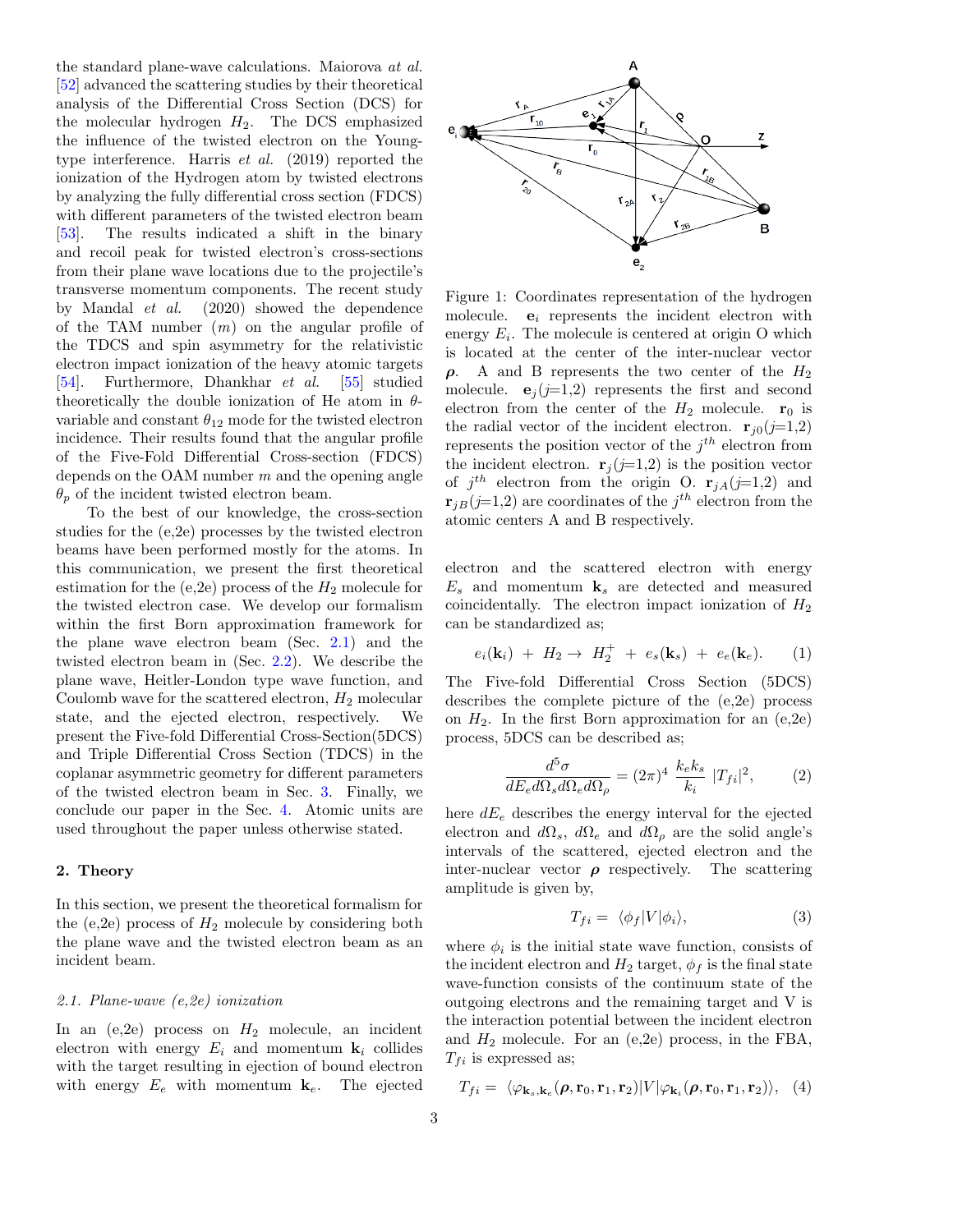where  $\varphi_{\mathbf{k}_s,\mathbf{k}_e}(\boldsymbol{\rho},\mathbf{r}_0,\mathbf{r}_1,\mathbf{r}_2)$  is the continuum state of the scattered and the ejected electrons in the presence of  $H^+$  ion.  $\varphi_{\mathbf{k}_i}(\boldsymbol{\rho}, \mathbf{r}_0, \mathbf{r}_1, \mathbf{r}_2)$  is the initial state consisting of the incident electron and the molecular bound state of the  $H_2$  molecule.  $\mathbf{r}_j (j=1,2)$  represents the radial vector the  $j^{th}$  electron with respect to the center of the molecule, assuming that the center of the molecule is at the origin (see figure [1\)](#page-2-1). In figure [1,](#page-2-1)  $r_0$  is the radial vector of the incident electron and  $\rho$  is the equilibrium internuclear vector of the molecule. The interaction potential V can be represented as,

$$
V = \frac{1}{|\mathbf{r}_0 - \mathbf{r}_1|} + \frac{1}{|\mathbf{r}_0 - \mathbf{r}_2|} - \frac{1}{|\mathbf{r}_0 - \frac{\rho}{2}|} - \frac{1}{|\mathbf{r}_0 + \frac{\rho}{2}|}. (5)
$$

Here, we use the plane wave for the incident and the scattered electrons. The normalized plane wave for the incident electrons can be expressed as;

$$
\phi_i(\mathbf{r}_0) = \frac{1}{(2\pi)^{3/2}} e^{i\mathbf{k}_i \cdot \mathbf{r}_0},\tag{6}
$$

with the incident electron momentum  $\mathbf{k}_i$ . The target state wave function, characterizing the molecular bound sate of  $H_2$ , is described by the Heitler-London type wave function [\[56\]](#page-16-21),

<span id="page-3-0"></span>
$$
\psi_i(\rho, \mathbf{r}_1, \mathbf{r}_2) = N_{HL}(\rho) \{ e^{-\alpha r_{1A}} e^{-\alpha r_{2B}} + e^{-\alpha r_{2A}} e^{-\alpha r_{1B}} \},\tag{7}
$$

with  $\alpha$  = 1.166,  $\rho$  = 1.406 and  $N_{HL}$  is the normalization constant. Here,  $r_{jA}(j = 1,2)$  and  $r_{jB}(j)$  $= 1.2$  $= 1.2$  $= 1.2$ ) are defined in figure 1.

The final state wave function is given as [\[57\]](#page-16-22),

$$
\psi_f^-(\boldsymbol{\rho}, \mathbf{r}_1, \mathbf{r}_2) = \phi_f(\boldsymbol{\rho}, \mathbf{r}_2) \phi_c,\tag{8}
$$

where  $\phi_f$  is the bound state of  $H_2^+$  and  $\phi_c$  is the Coulomb wave function.  $\phi_f$  is represented as the linear combination of atomic orbitals,

<span id="page-3-3"></span>
$$
\phi_f(\rho, \mathbf{r}_2) = N_f(\rho) \{ e^{-\beta r_{2A}} + e^{-\beta r_{2B}} \},\tag{9}
$$

and the Coulomb wave function  $\phi_c$  is given by,

$$
\phi_c = e^{i\mathbf{k}_e \cdot \mathbf{r}_1} C_1 F_1(i\gamma; 1; -i(k_e r_{1j} + \mathbf{k}_e \cdot \mathbf{r}_{1j})), \quad (10)
$$

where j = A or B. The function  $\phi_c$  correlate with j =  $A$ (or B) when the exponential term in equation  $(7)$  is acknowledged [\[57\]](#page-16-22). Also,  $C = (2\pi)^{-3/2} \Gamma(1 - i\gamma) e^{-\pi/2}$ where  $\Gamma(1 - i\gamma)$  is the Gamma function,  $\gamma = -1/k_e$ and  $_1F_1(i\gamma; 1; -i(kr + \mathbf{k}_e \cdot \mathbf{r}_{1i}))$  is the confluent hypergeometric function. Using the above equations, the transition matrix,  $T_{fi}$ , can be written as;

<span id="page-3-1"></span>
$$
T_{fi} = \frac{1}{(2\pi)^{9/2}} N_{HL} N_f \Gamma(1 + i\gamma) exp(-\pi \gamma/2) \times
$$

$$
\left\langle e_1^{i\mathbf{k}_e \cdot \mathbf{r}_1} F_1(i\gamma; 1; -i(k_e r_{1j} + \mathbf{k}_e \cdot \mathbf{r}_{1j})(e^{-\beta r_{2A}} + e^{-\beta r_{2B}}) \times |V| e^{i\mathbf{K} \cdot \mathbf{r}_0} (e^{-\alpha r_{1A}} e^{-\alpha r_{2B}} + e^{-\alpha r_{2A}} e^{-\alpha r_{1B}}) \right\rangle,
$$
\n(11)

where  $\mathbf{K} = \mathbf{k}_i - \mathbf{k}_s$  is the momentum transferred to the  $H_2$  molecule. Following [\[57\]](#page-16-22), the transition matrix element computation in equation  $(11)$  can be interpreted as contribution from direct terms and indirect terms. The direct terms may be attributed to the ionization of e1 from the center  $j = A$  (or B) due to interaction of incident electron with e1 and center j. While, the indirect term recognizes the ionization of e1 from center j via interaction of the incident electron with e2 and center B. Due to the large difference in the energies of the ejected electrons with that of the incident and scattered electrons  $(E_i, E_s \gg E_e)$ , the contribution of the indirect terms in the transition matrix is negligible. The transition matrix element can then be described as;

$$
T_{fi} = \frac{1}{(2\pi)^{9/2}} N_{HL} N_f \Gamma(1 + i\gamma) exp(-\pi \gamma/2) \times
$$

$$
\sum_{\substack{j,k \\ j \neq k}} \left\langle e_1^{i\mathbf{k}_e \cdot \mathbf{r}_1} F_1(i\gamma; 1; -i(k_e r_{1j} + \mathbf{k}_e \cdot \mathbf{r}_{1j})(e^{-\beta r_{2j}} + e^{-\beta r_{2k}}) \right\rangle
$$

$$
\times \left| \left( \frac{1}{\mathbf{r}_{10}} - \frac{1}{\mathbf{r}_j} \right) \right| e^{i\mathbf{K} \cdot \mathbf{r}_0} (e^{-\alpha r_{1j}} e^{-\alpha r_{2k}}) \right\rangle.
$$
(12)

The integration over  $r_0$  can be done analytically. Following the results from Tweed [\[58\]](#page-16-23) we have,

$$
\int \frac{e^{i\mathbf{K}\cdot\mathbf{r}_0}}{|\mathbf{r}_0 - \mathbf{r}_1|} d^3 r_0 = \frac{4\pi}{K^2} e^{i\mathbf{K}\cdot\mathbf{r}_1}.
$$
 (13)

.

The matrix element  $T_{fi}$  is thus given by,

<span id="page-3-2"></span>
$$
T_{fi}(\mathbf{K}) = \langle \psi_f^- | 2e^{i\mathbf{K} \cdot \mathbf{r}_1} - e^{-i\mathbf{K} \cdot \boldsymbol{\rho}/2} - e^{i\mathbf{K} \cdot \boldsymbol{\rho}/2} | \psi_i \rangle. \tag{14}
$$

The transition matrix element given by equation [\(14\)](#page-3-2) can be written in a convenient form, such as;

$$
|T_{fi}|^2 \cong 2|[1 + \cos(\mathbf{q} \cdot \boldsymbol{\rho})]T_{fi}^A|^2, \tag{15}
$$

where  $\mathbf{q} = \mathbf{K} - \mathbf{k}_e$  is the momentum transferred to the residual ion and  $T_{fi}^A$  is the transition matrix element corresponding to the (e,2e) process for the onecentred atomic hydrogen. Since all the directions of the inter-nuclear vector  $\rho$  are equally probable for the  $H_2$ molecule, the integration over all the orientations of  $\rho$ gives the proper orientation average TDCS which can be defined as;

<span id="page-3-4"></span>
$$
\frac{d^3\sigma}{dE_e d\Omega_s d\Omega_e} = \frac{1}{4\pi} \int_{\phi_\rho=0}^{2\pi} \int_{\theta_\rho=0}^{\pi} \frac{d^5\sigma}{dE_e d\Omega_s d\Omega_e d\Omega_\rho} d\Omega_\rho \tag{16}
$$

where  $\frac{d^5\sigma}{dE_e d\Omega_s d\Omega_e d\Omega_\rho}$  is the orientation dependent 5DCS given by equation [\(2\)](#page-2-2) and  $\theta_{\rho}$ ,  $\phi_{\rho}$  are the standard polar and azimuthal angles of  $\rho$  respectively assuming that the propagation of the electron beam is along the zaxis.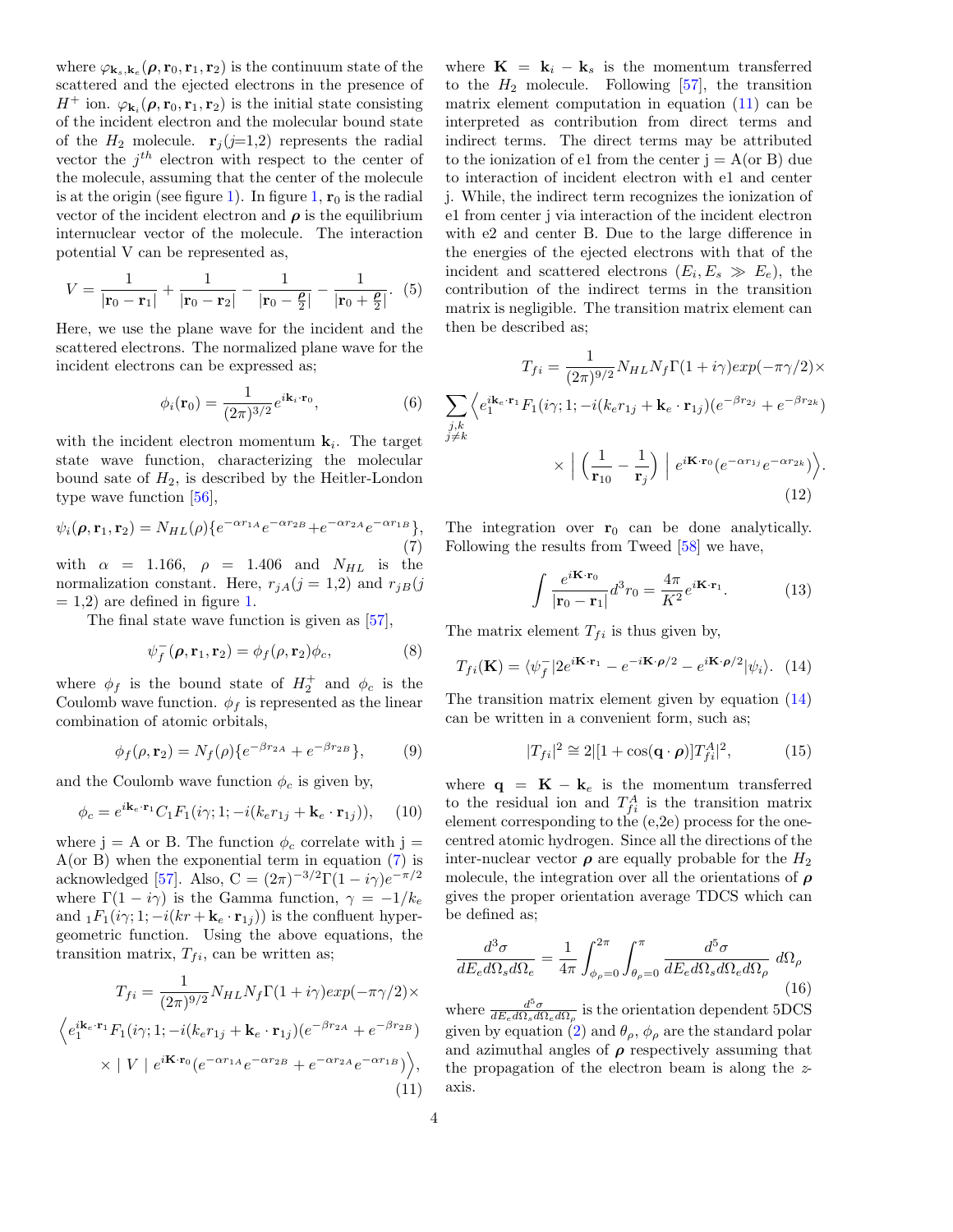<span id="page-4-1"></span>

Figure 2: Schematic diagram for the electron impact ionization of  $H_2$  molecule by Bessel beam.  $\theta_p$  is the opening angle of the beam. An incident twisted electron of energy  $E_i$  and momentum  $\mathbf{k}_i$  interacts with the  $H_2$  molecule ejecting one of the bound electrons of the molecule into continuum state. We describe  $E_s$ and  $E_e$  and  $\mathbf{k}_s$  and  $\mathbf{k}_e$  as the energies and momenta of the scattered and ejected electron respectively.  $\theta_s$ and  $\theta_e$  represent the scattered and ejected electrons' angular positions.  $\Omega_{\rho}$  corresponds to the solid angle of the internuclear vector  $\rho$ . The quantization (*z*)-axis is chosen along the propagation direction of the incoming beam. The beam propagates out of the page and twists around the propagation direction (counter-clockwise).

#### <span id="page-4-0"></span>2.2. Twisted electron (e,2e) ionization

Figure [2](#page-4-1) shows the (e,2e) process on  $H_2$  molecule by the twisted electron beam. The twisted beam has a helical wave-front that twists around the beam axis when it propagates along the beam direction. The formalism for the computation of the (e,2e) cross sections for the  $H_2$  molecule is the same as used in Sec. 2.1, except we replace the plane wave for the incident electron beam with a twisted electron beam, such as a Bessel beam.

The incident momentum vector  $\mathbf{k}_i$  can be described as,

$$
\mathbf{k}_{i} = (k_{i} \sin \theta_{p} \cos \phi_{p})\hat{x} + (k_{i} \sin \theta_{p} \sin \phi_{p})\hat{y} + (k_{i} \cos \theta_{p})\hat{z}
$$
\n(17)

with  $\theta_p$  and  $\phi_p$  defined as the polar and azimuthal angles of the  $\mathbf{k}_i$ . The longitudinal momentum is along the z-axis, with the center of the  $H_2$  molecule on the axis.  $\mathbf{k}_i$  makes an angle  $\theta_p$  with the z-axis which is normally referred as the opening angle of the twisted beam.  $\theta_p = \tan^{-1} \frac{k_{i\perp}}{k_{iz}}$  with  $k_{i\perp}$  and  $k_{iz}$  are the perpendicular and the longitudinal components of the momentum  $\mathbf{k}_i$  respectively.

The initial state,  $\varphi_i(\mathbf{r}_0, \mathbf{r}_1, \mathbf{r}_2)$ , is the product of the Bessel beam wave function (twisted electron wave function),  $\psi_{\varkappa m}^{(tw)}({\bf r}_0)$  , and the target state wave function of  $H_2$ ,  $\psi_i(\boldsymbol{\rho}, \mathbf{r}_1, \mathbf{r}_2)$ , given by equation [\(7\)](#page-3-0).

<span id="page-4-2"></span>
$$
\varphi_i(\mathbf{r}_0, \mathbf{r}_1, \mathbf{r}_2) = \psi_{\varkappa m}^{(tw)}(\mathbf{r}_0) \psi_i(\boldsymbol{\rho}, \mathbf{r}_1, \mathbf{r}_2). \qquad (18)
$$

As specified in  $[49]$ , the Bessel beam can be

interpreted as superposition of plane waves such that

<span id="page-4-5"></span>
$$
\psi_{\varkappa m}^{(tw)}(\mathbf{r}_0) = \int_0^\infty \frac{dk_{i\perp}}{2\pi} k_{i\perp} \int_0^{2\pi} \frac{d\phi_p}{2\pi} a_{\varkappa m}(\mathbf{k}_{i\perp}) e^{i\mathbf{k}_i \cdot \mathbf{r}_0},\tag{19}
$$

with the amplitude

$$
a_{\varkappa m}(\mathbf{k}_{i\perp}) = (-i)^m \sqrt{\frac{2\pi}{\varkappa}} e^{im\phi_p} \delta(|\mathbf{k}_{i\perp}| - \varkappa), \quad (20)
$$

where  $\varkappa$  is the absolute value of the transverse momentum  $(k_i \sin \theta_p)$ . The integration over the transverse incident momentum  $k_{i\perp}$  results  $\psi^{(tw)}_{\varkappa m}(\mathbf{r}_0)$  as;

$$
\psi_{\mathbf{x}m}^{(tw)}(\mathbf{r}_0) = (-i)^m \sqrt{\frac{\varkappa}{2\pi}} \int_0^{2\pi} \frac{d\phi_p}{2\pi} e^{im\phi} e^{i\mathbf{k}_i \cdot \mathbf{r}_0}, \tag{21}
$$

The final state wave function is the product of the scattered plane wave and the final state wave function given by equation  $(9)$ ,

<span id="page-4-3"></span>
$$
\varphi_{k_i,k_s,k_e}(\mathbf{r}_0,\mathbf{r}_1,\mathbf{r}_2)=\phi_{k_s}(\mathbf{r}_0)\psi_f^-(\boldsymbol{\rho},\mathbf{r}_1,\mathbf{r}_2),\qquad(22)
$$

where  $\phi_{k_s}(\mathbf{r}_0)$  is a plane wave given by

$$
\phi_{k_s}(\mathbf{r}_0) = \frac{e^{i\mathbf{k}_s \cdot \mathbf{r}_0}}{(2\pi)^{3/2}}.
$$
\n(23)

Substituting equations  $(18)$  and  $(22)$  in equation [\(4\)](#page-2-3), we can write the twisted wave transition amplitude  $(T_{fi}^{tw}(\boldsymbol{\varkappa},\mathbf{K}))$  in terms of the plane wave transition amplitude  $(T_{fi}(\mathbf{K})$  given by equation  $(14)$  as,

<span id="page-4-4"></span>
$$
T_{fi}^{tw}(\varkappa, \mathbf{K}) = (-i)^m \sqrt{\frac{\varkappa}{2\pi}} \int \frac{d\phi_p}{2\pi} e^{im\phi_p} T_{fi}(\mathbf{K}). \tag{24}
$$

Here, the momentum transfer to the target can be expressed as;

$$
K^2 = k_i^2 + k_s^2 - 2k_i k_s \cos \theta, \qquad (25)
$$

where,

$$
\cos \theta = \cos \theta_p \cos \theta_s + \sin \theta_p \sin \theta_s \cos(\phi_p - \phi_s). \tag{26}
$$

Here,  $\theta_s$  and  $\phi_s$  are the polar and azimuthal angles of the  $k_s$ . For the coplanar geometry  $\phi_s = 0$ . The TDCS for the twisted electron can be computed from equation [2](#page-2-2) with  $T_{fi}^{tw}(\boldsymbol{\varkappa},\mathbf{K})$  computed from the equation [24.](#page-4-4)

Since it is difficult to obtain the exact alignment of the Bessel beam with the target, one needs to consider the generalized equation for the Bessel beam given by equation [\(19\)](#page-4-5), such that

<span id="page-4-6"></span>
$$
\psi_{\mathbf{x}m}^{(tw)}(\mathbf{r}_0) = \int_0^\infty \frac{dk_{i\perp}}{2\pi} k_{i\perp} \int_0^{2\pi} \frac{d\phi_p}{2\pi} a_{\mathbf{x}m}(k_{i\perp}) e^{i\mathbf{k}_i \cdot \mathbf{r}_0} e^{-i\mathbf{k}_i \cdot \mathbf{b}} \tag{27}
$$

,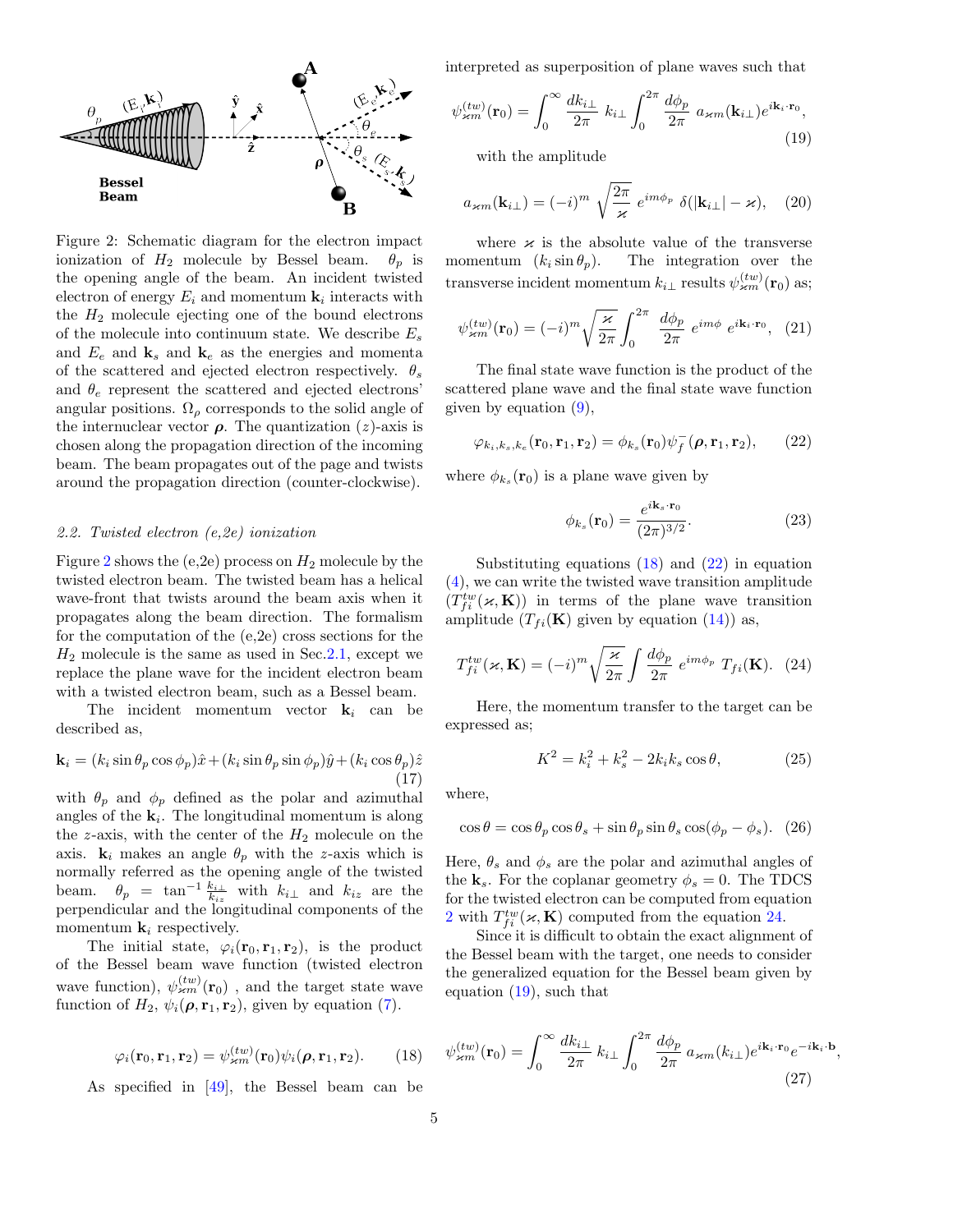<span id="page-5-1"></span>

Figure 3: TDCS as a function of ejection angle  $\theta_e$  for the plane wave (e,2e) process on  $H_2$  molecule. Plane wave results are represented by solid line and experimental results([\[59\]](#page-16-24)) by full circles. Sub-figures (a)-(c) represent the results for an incident energy  $E_i = 4087$  eV, emission energy  $E_e = 20$  eV and scattering angles  $\theta_s$  shown in each figure. While, sub-figures (d)-(f) represent the results for an incident energy  $E_i = 4168 \text{ eV}$ , emission energy  $E_e = 100 \text{ eV}$  and scattering angles  $\theta_s$  shown in each figure. We have scaled up the theoretical results for sub-figures (d)-(f) by a factor of 10 respectively. Arrows indicate the direction of momentum transfer  $(\theta_{\mathbf{K}})$  and recoil direction ( $\theta_{-\mathbf{K}}$ ) (opposite to ( $\theta_{\mathbf{K}}$ ) direction) for this and all subsequent figures.

where, b is the vector that describes the transverse orientation of the incident twisted electron beam with respect to the beam direction. The impact parameter vector **b** is defined as **b** =  $b \cos \phi_b \hat{x} + b \sin \phi_b \hat{y}$ , where *b* is the magnitude of **b** and  $\phi_b$  is the azimuthal angle of **b**. The additional factor  $e^{-i\mathbf{k}_i \cdot \mathbf{b}}$  indicates the complex spatial structure of the Bessel beam contrary to the plane wave  $[50]$ . We can get equation  $(19)$  by just substituting  $\mathbf{b} = 0$  in equation [\(27\)](#page-4-6). As we did for b = 0 case to get the  $T_{fi}^{tw}$  (refer to equation [\(24\)](#page-4-4)), we can get the twisted wave transition amplitude  $T_{fi}^{tw}$  in terms of plane wave transition amplitude as;

$$
T_{fi}^{tw}(\varkappa, \mathbf{K}, \mathbf{b}) = (-i)^m \sqrt{\frac{\varkappa}{2\pi}} \int_0^{2\pi} \frac{d\phi_p}{2\pi} e^{im\phi_p - ik_{i\perp}b} T_{fi}(\mathbf{K}).
$$
\n(28)

where,  $k_{i\perp}b = \varkappa b \cos(\phi_p - \phi_b)$ . The scenario wherein a single molecule scatters the incident twisted

electron beam is hardly achieved experimentally. It is, therefore, imperative to consider a macroscopic molecular target. The cross-section for such a target can then be computed by taking the average of the plane wave cross-sections over all the possible impact parameters, b, in the transverse plane of the twisted electron beam.

The average cross-section,  $(TDCS)_{av} = \frac{d^3\sigma}{d\Omega_s d\Omega_e dE_e}$ in terms of plane wave cross-section can be described as (for detailed derivation see Harris  $et al.(2019) [53]$  $et al.(2019) [53]$ );

<span id="page-5-0"></span>
$$
(TDCS)_{av} = \frac{1}{2\pi \cos \theta_p} \int_0^{2\pi} d\phi_p \frac{d^3 \sigma(\mathbf{K})}{d\Omega_s d\Omega_e dE_e}, \quad (29)
$$

where  $\frac{d^3\sigma(\mathbf{K})}{d\Omega_d d\Omega_d d\Omega}$  $\frac{d^{\alpha} \sigma(\mathbf{K})}{d\Omega_s d\Omega_e dE_e}$  is like the TDCS for the plane wave electron beam depending on  $K$ . From equation  $(29)$ , it is evident that the TDCS averaged over the impact parameter is independent of the OAM number m of the incident twisted electron beam.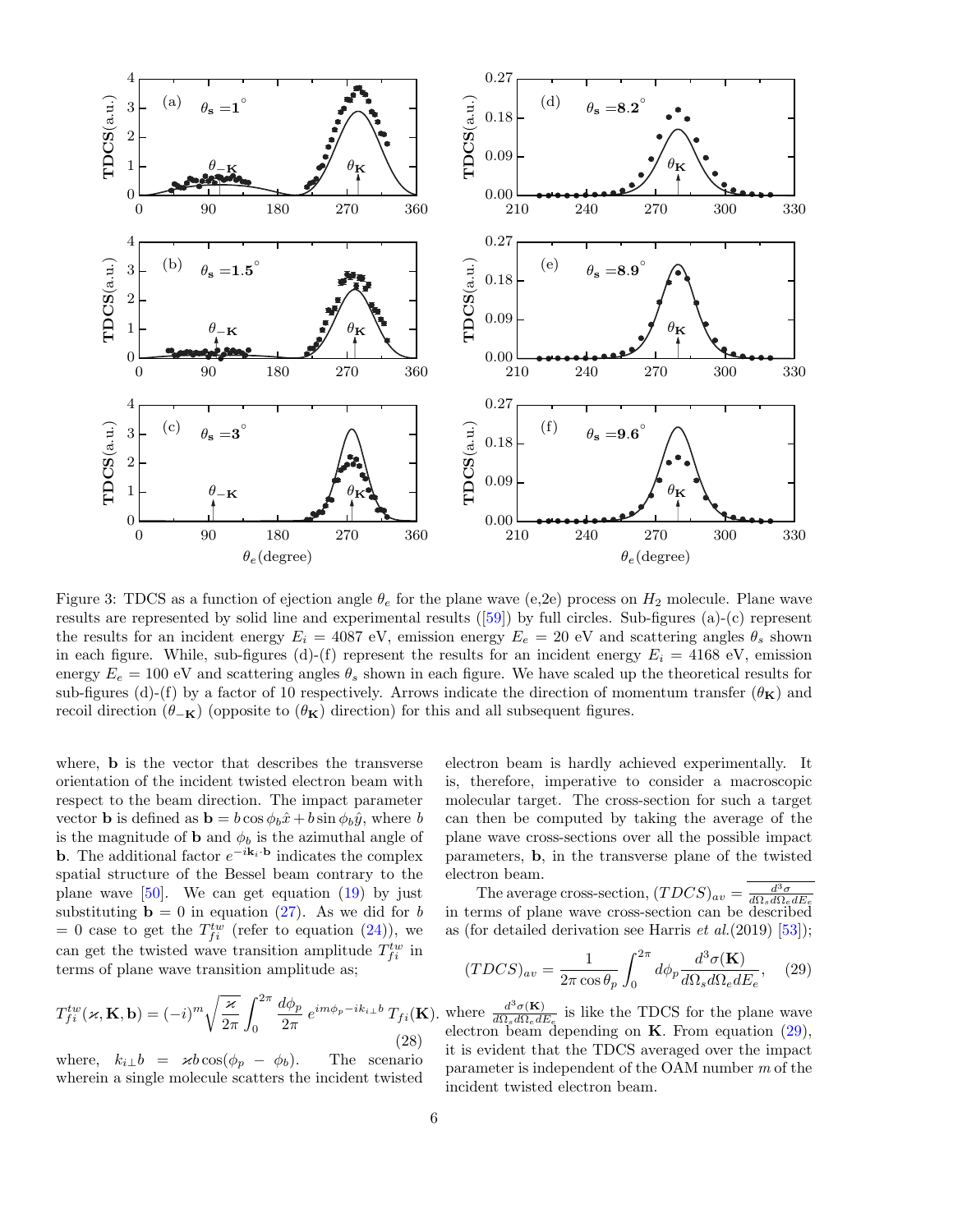<span id="page-6-1"></span>

Figure 4: TDCS as a function of ejection angle  $\theta_e$  for the twisted electron (e,2e) process on  $H_2$  molecule in the co-planar asymmetric geometry. The kinematics used here is  $E_i = 4087 \text{ eV}$ ,  $E_e = 20 \text{eV}$  and scattering angles (a)  $\theta_s = 1^\circ$  and (b) 1.5°. We keep  $\theta_p = \theta_s$  here. The solid, dashed, dotted and dashed-dotted curves represent the plane wave,  $m = 1.2$  and 3 respectively. The results for  $m \neq 0$  are scaled up by a factor of 10 in both the sub-figures (a) and (b).

#### <span id="page-6-0"></span>3. Results and discussion

#### 3.1. Angular profiles of the TDCS for plane wave

In the figures [3-](#page-5-1)[5,](#page-7-0) we present the results of our calculations of the TDCS as a function of the ejected electron angle in the coplanar asymmetric geometry for different scattering angles (given in the frame of each figure). We use the same kinematics as used by Chérid  $et \ al.$  [\[59\]](#page-16-24) wherein they took the incident energy as 4087 eV and 4168 eV. We are using the first Born approximation because the computation of the TDCS with other approaches is tedious and gets more complicated when we compute TDCS for the twisted electron (e,2e) process. Also, our first Born approximation model is analytic in the computation of  $T_{fi}$ , which makes our computation of  $T_{fi}^{tw}$  easier as it requires only the integration over the azimuthal angle,  $\phi_p$ , of the twisted electron. One can perform the integration numerically. To the best of our knowledge, there has been no detailed study on the  $(e,2e)$  processes on the  $H_2$  molecule for the twisted electron incidence case. Hence, our results in this paper should be taken from that perspective. We are sure that the present study will advance the theoretical and experimental research in this field. In literature, more sophisticated models exist (like, two-effective center (TEC), molecular threebody distorted wave (M3DW), multicenter molecular three-body distorted-wave (MCM3DW), multicenter distorted-wave (MCDW) etc.) for the plane wave (e,2e) processes on  $H_2$  molecule [\[35,](#page-16-3) [60–](#page-16-25)[62\]](#page-16-26). We hope that one can also explore the twisted (e,2e) process

with a more sophisticated model for further grinding of our results in the future.

We present in figure [3,](#page-5-1) the results of our calculations of TDCS as a function of the angle of the ejected electron  $(\theta_e)$  for the plane wave electron beam in the coplanar asymmetric geometry. The arrows used in the figure [3](#page-5-1) and subsequent figures represent the direction of momentum transfer  $(\theta_{\mathbf{K}})$  and the recoil direction  $(\theta_{-\mathbf{K}})$ , opposite to  $\theta_{\mathbf{K}}$ . We take TDCS, as experimentally it is difficult to align the molecule in a particular direction. As explained in equation [\(16\)](#page-3-4), TDCS is computed by integrating 5DCS over the angular alignments of the  $H_2$  molecule. We keep  $E_i =$ 4087 eV,  $E_e = 20$  eV and different  $\theta_s$  as shown in the figure [3\(](#page-5-1)a)-(c) and  $E_i = 4168 \text{ eV}, E_e = 100 \text{ eV}$  and different  $\theta_s$  as shown in the figure [3\(](#page-5-1)d)-(f).

We compare the results of our calculations with the experimental data [\[59\]](#page-16-24). At this kinematics, we can justify our theoretical model based on the following arguments;

- (i) Because of the high energy of the incident and the scattered electrons, the selection of the plane wave function for both the electrons is appropriate.
- (ii) The ejected electron carries lower energy. The choice of the Coulomb wave function for the ejected electron is also justified.

We compare our results of TDCS with the experimental data to benchmark our calculation so that we can justify our calculations for the twisted electron (e,2e) process. From the comparison, we found that the present theoretical model reproduces the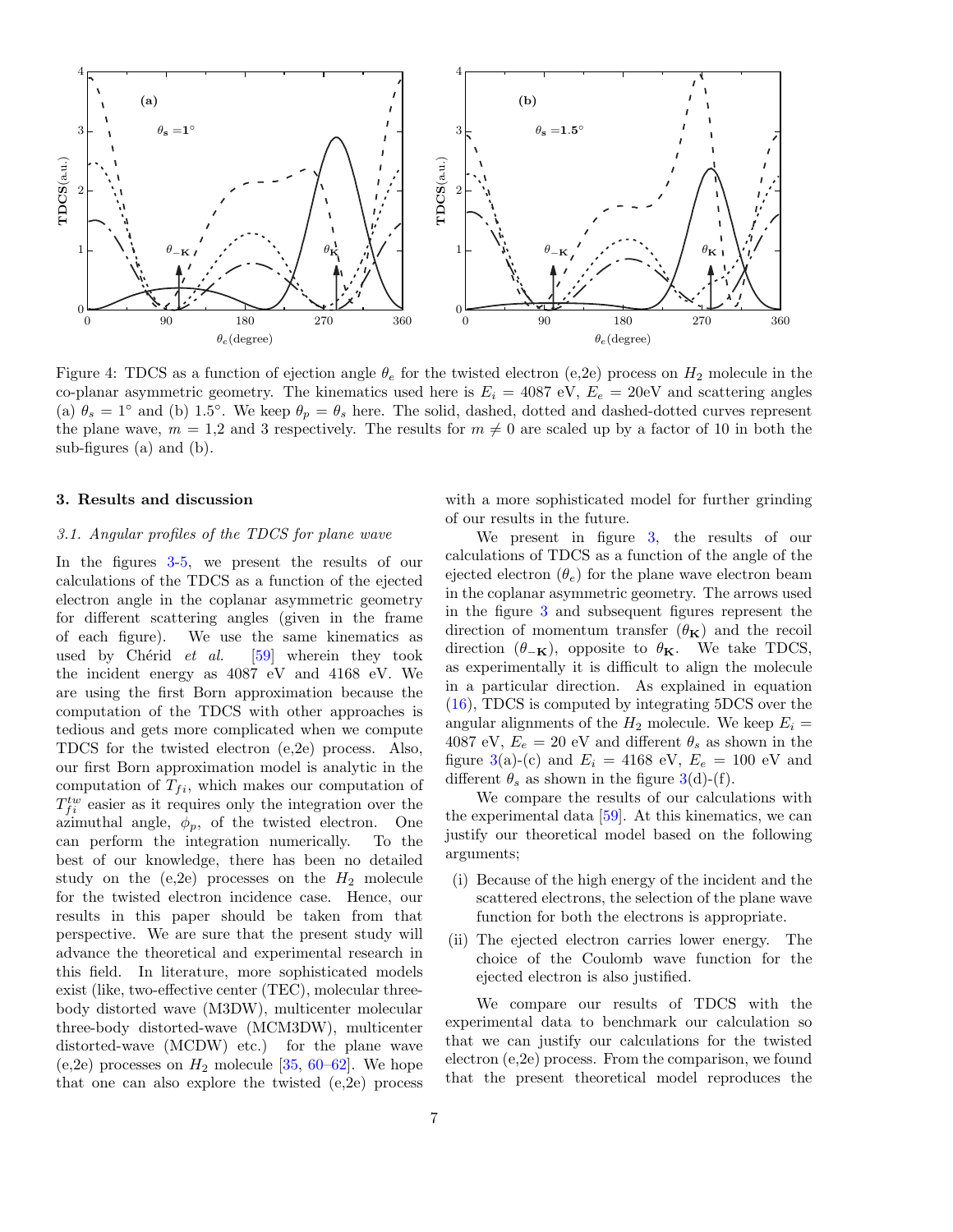<span id="page-7-0"></span>

Figure 5: Same as figure [4](#page-6-1) except for the kinematics  $E_i = 4168 \text{ eV}, E_e = 100 \text{ eV}$  and scattering angles (a)  $\theta_s =$ 8.2° and (b) 8.9°. We keep  $\theta_p = \theta_s$  here. The results for  $m \neq 0$  are scaled up by a factor of 1000 in the sub-figure (a) and by 2000 in sub-figure (b).

experimental trends for most cases. Our calculations reproduce the prominent binary peak and the shallow recoil peak, wherever appears (see figure [3\)](#page-5-1). We want to add here that to compare our calculations with the experimental data, we have scaled up our theoretical calculations for figures  $3(d)$  $3(d)$ -(f) by a factor of 10. For figures  $3(a)-(c)$  $3(a)-(c)$ , no normalization factor is used in our calculation to compare them with the experimental data.

## 3.2. Angular profiles of the TDCS for twisted electron beam

Having benchmarked our calculations for the plane wave with the experimental data, we present the results of our calculations of TDCS with the twisted electron beam. It is worth adding that we have also benchmarked the elastic scattering cross-section on a  $H_2$  molecule with the reported results by  $[52]$ . We were able to reproduce the results predicted by Maiorova et al.  $(2018)$  [\[52\]](#page-16-17). We are not presenting the results of our calculations of the elastic cross-section for  $H_2$  molecule for brevity. We have also compared our calculation of the (e,2e) process on the hydrogen atom for the twisted electron with the one reported by Harris *et al.* (2019) [\[54\]](#page-16-19) treating the ejected electron as plane wave. We confirmed that our calculations also reproduce the results of Harris *et al.* for an impact energy,  $E_i = 1$ keV and  $E_e$  as 20 eV, 50 eV and 100 eV for  $\theta_s = 10$ mrad with different values of  $\theta_p$ , i.e. 1 mrad, 10 mrad, 100 mrad and  $m = 1$ , except the contrasting results in the magnitude of TDCS which is not a major concern here. This maybe due to the choice of the Coulomb wave function for the ejected electron in our model.

We present the results of our calculations of TDCS for the twisted electron incidence for  $E_i = 4087$  eV in figure [4](#page-6-1) for  $\theta_s = 1.0^{\circ}$  and 1.5°. We keep  $\theta_p =$  $\theta_s$  and vary m from 1 to 3 in steps of 1. In figure [4](#page-6-1) and all the subsequent figures we represent the solid, dashed, dotted and dashed-dotted curves for plane wave,  $m = 1.2$  and 3 respectively, unless otherwise stated. We found that the magnitude of TDCS for  $m \neq 0$  is reduced by at least an order of 1 when compared with  $m = 0$  (the plane wave calculations). For example, the peak value of TDCS for the plane wave is 2.9 a.u whereas for  $m = 1$  case, it is around 2.37 a.u.(multiplied by a factor of 10 to compare it with the plane wave calculation (see solid and dashed curves in figure  $4(a)$  $4(a)$ ). This is further reduced when we gradually increase  $m$  upto 3. We also observe that for the twisted electron beam calculation, the binary peak largely disappears for  $m = 2$  and  $m = 3$  (see dashed and dashed-dotted curves in the region marked by arrow in the binary region in figure  $4$ ). We also found substantial contribution in TDCS for forward and backward direction for  $m = 1.2$  and 3 (see peak around  $\theta_e = 0^\circ$  and 180 $^\circ$  for dashed, dotted and dasheddotted curves). We further observe that only for m  $= 1$  case, there is a binary peak, which is shifted to smaller angle (see dashed curves in figure [4\)](#page-6-1). This clearly signifies the effect of different values of m on the angular profile of the TDCS.

In the previous kinematics, we have seen that how the angular profiles of TDCS depend on m for small momentum transfer. We now discuss the angular profile of TDCS for the other kinematics  $(E_i = 4168 \text{eV},$  $E_1 = 100$ eV,  $\theta_s = 8.2^\circ$  and  $8.9^\circ$ ) and  $\theta_p = \theta_s$  for different values of  $m$  in figure  $5$  to further investigate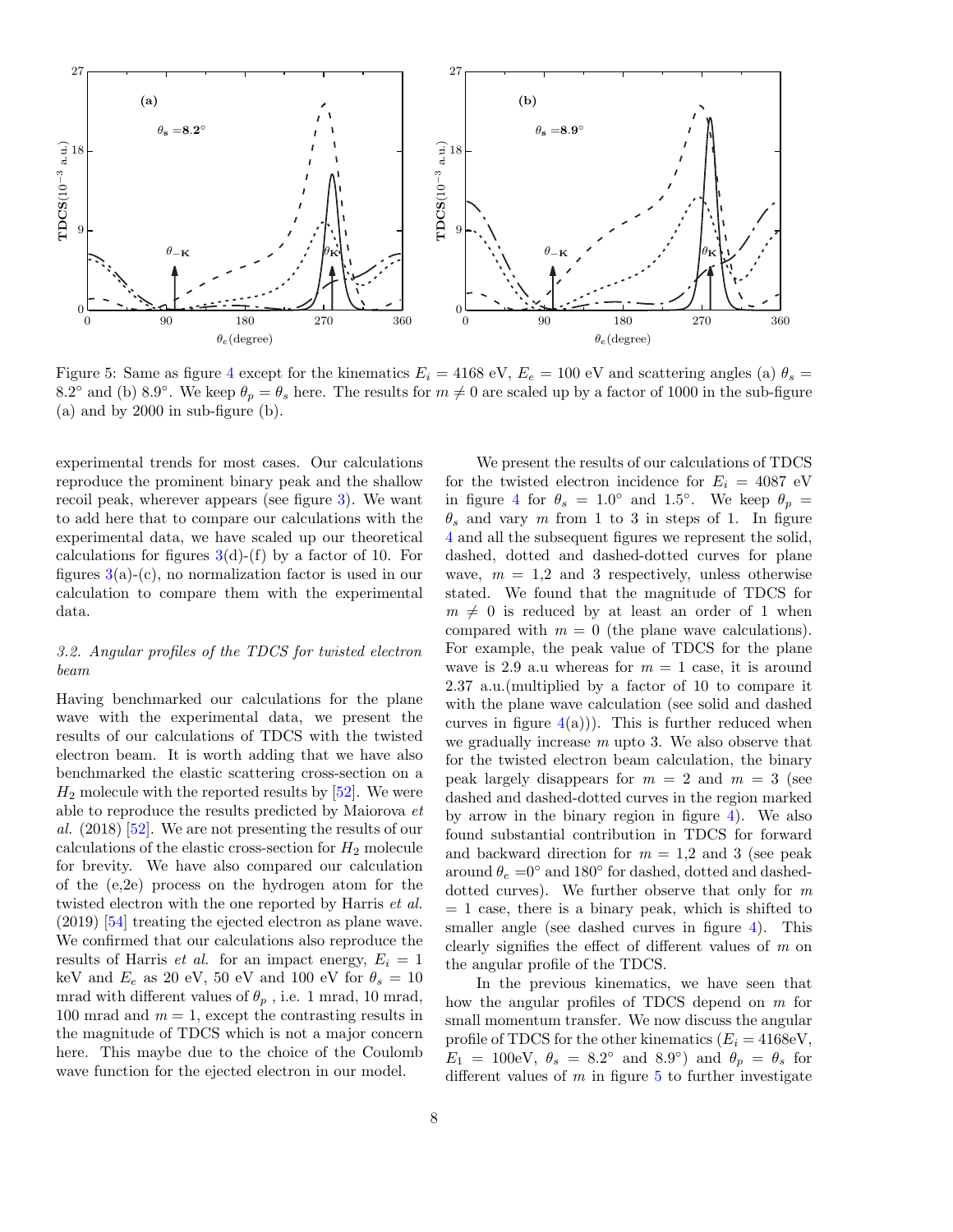<span id="page-8-0"></span>

Figure 6: 5DCS as a function of ejection angle  $\theta_e$  for the twisted electron incidence for different orientations  $\rho$ of the molecule in the coplanar asymmetric geometry. Sub-figures (a)-(c) represent the results for an incident energy  $E_i = 4087 \text{ eV}$ , emission energy  $E_e = 20 \text{ eV}$ , scattering angle  $\theta_s = 1^\circ$  and orientation angle,  $\theta_\rho$  shown in each figure. While, sub-figures (d)-(f) represent the results for  $E_i = 4168 \text{ eV}, E_e = 100 \text{ eV}, \theta_s = 8.2°$  and  $\theta_\rho$ shown in each figure. In both the kinematics, we keep  $\theta_p = \theta_s$ . The magnitude of the 5DCS is scaled up by a factor of 10 for figure [6\(](#page-8-0)a)-(c). For figure 6(d)-(e) we use different scaling factors, *viz.* 250, 450 and 550 for  $m =$ 1,2 and 3 respectively for  $\theta_{\rho} = 0$ ; 400, 500 and 2000 for  $m = 1$ , 2 and 3 respectively for  $\theta_{\rho} = \pi/4$  and 900 for all three values of m for  $\theta_{\rho} = \pi/2$ .

the effect of the larger momentum transfer on the angular profiles of the TDCS. We plot the angular profile of TDCS for  $\theta_p = \theta_s = 8.2^\circ$  in figure [5\(](#page-7-0)a) and for  $\theta_p = \theta_s = 8.9^\circ$  in figure [5\(](#page-7-0)b). In this kinematics, since there is a large momentum transfer as compared to the previous kinematics, we find the smaller cross sections of TDCS. The order of cross section is 10<sup>−</sup><sup>5</sup> which is significantly smaller than the previous case (see figure [4\)](#page-6-1). For all the values of m for  $\theta_s = 8.2^\circ$  (figure  $5(a)$  $5(a)$ , we observe the binary peak as the dominant peak with peak position shifted from the momentum transfer direction  $\theta_{\mathbf{K}}$  (see the arrow marked at  $\theta_e =$  $\theta_{\mathbf{K}}$  in the figure [5\)](#page-7-0). Like as observed in the previous kinematics (refer to figure [4\)](#page-6-1), we also observe peak in the forward direction for the different values of  $m$  (see dashed, dotted and dashed-dotted curves around  $\theta =$  $0^{\circ}$  (or 360°) region in the figure  $5(a)$  $5(a)$ ). However, in

this case the intensity of the peak is not as pronounced as that for the previous case (see dashed, dotted and dashed-dotted curves in figure [4](#page-6-1) and [5](#page-7-0) for comparison). In fact, for  $m = 1$ , there is hardly any substantial forward peak when compared with its binary peak (see dashed curve in figure  $5$ ). As m increases, the forward peak gets enhanced. In fact, the forward peak for  $m = 3$  dominates over the shoulder structure in the binary peak region (see dashed-dotted curve in figure [5\)](#page-7-0). When we observe the angular profile of the TDCS for  $\theta_s = 8.9^{\circ}$ , we find that the magnitude of the TDCS is further reduced which is, of course, expected as in this case we have a bit larger momentum transfer as compared to  $\theta_s = 8.2^\circ$  case. In addition to these observations, we find that the backward peak is slightly enhanced for  $m \neq 0$ , especially for  $m = 1$  (see dashed curve around  $\theta_e = 180^\circ$  in figure [5\(](#page-7-0)b) and compare it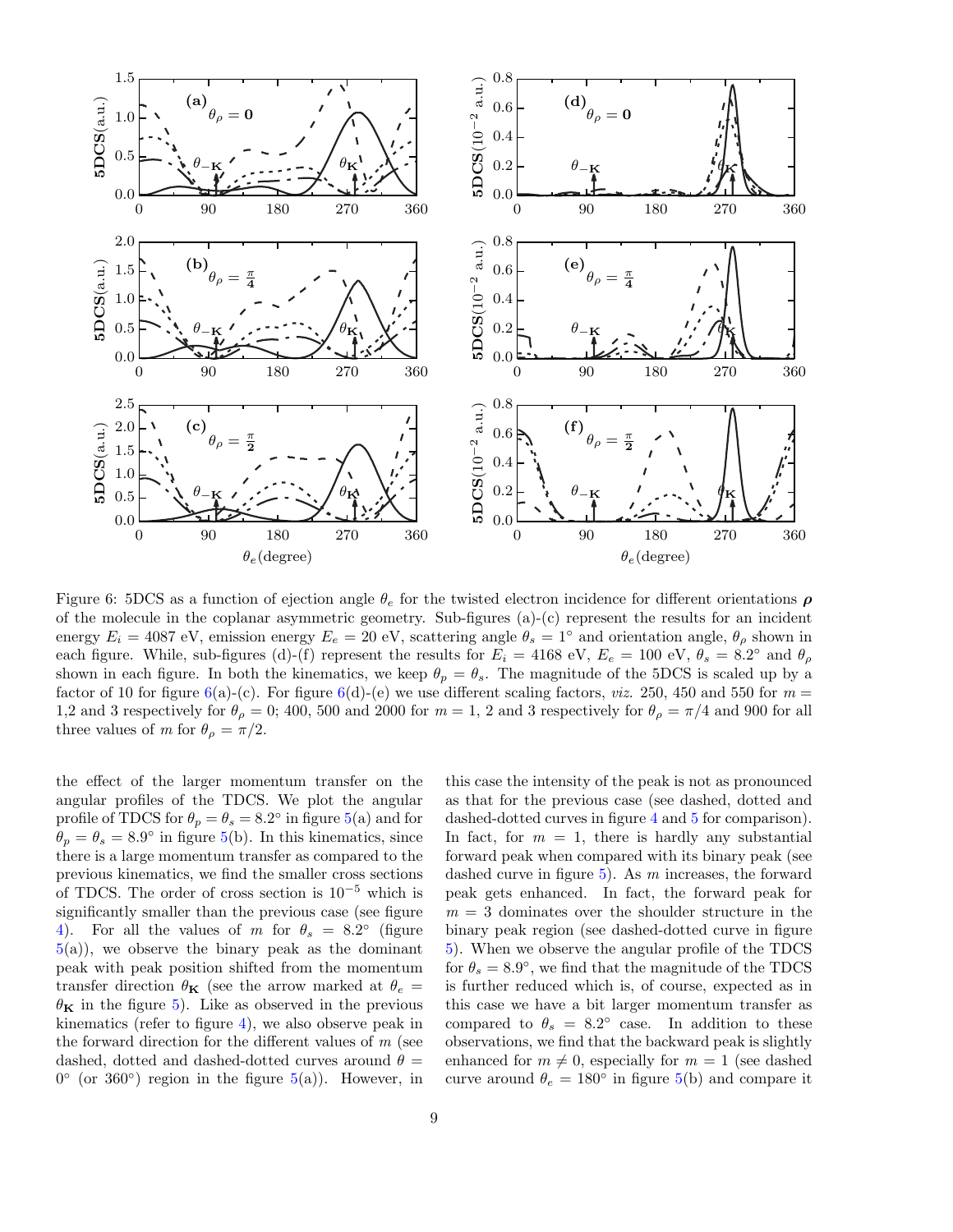<span id="page-9-0"></span>

Figure 7: 5DCS with and without interference as a function of ejection angle  $\theta_e$  for the twisted electron incidence for different orientations  $\rho$  of the molecule in the coplanar asymmetric geometry. The solid curve represents the 5DCS without interference term. The dashed, dotted and dashed-dotted curves represent the 5DCS with interference term for different orientations as shown in each sub-figure. We used the kinematics  $E_i = 4087 \text{ eV}$ ,  $E_e = 20$  eV and  $\theta_s = 1^\circ$  for sub-figure (a). Sub-figure (b) represents the 5DCS for the kinematics  $E_i = 4168$ eV,  $E_e = 100$  eV and  $\theta_s = 8.2^\circ$ .

with that in the figure  $5(a)$  $5(a)$ ).

## 3.3. Orientation effects on the TDCS

Till now, we studied the angular profiles of the TDCS averaged over all the possible orientations of the inter-nuclear distance  $\rho$  of  $H_2$  molecule since experimentally it is difficult to orient the molecule in some preferred direction. However, we can still theoretically investigate the orientation effects on the 5DCS by exploring the angular distribution of 5DCS for some fixed orientation of the  $H_2$  molecule to get more details about (e,2e) process. We computed the TDCS for different  $\theta_{\rho}$ , which is the angle between the incident electron and the molecular axis of the  $H_2$ molecule, in the coplanar geometry  $(\phi_{\rho} = 0)$ .

Figure [6](#page-8-0) represents the angular profile of the 5DCS with respect to the  $\theta_e$  for three different orientations, *viz.*  $(\theta_{\rho}, \phi_{\rho}) = (0, 0), (\frac{\pi}{4}, 0)$  and  $(\frac{\pi}{2}, 0)$  of the  $H_2$ molecule. We choose the same kinematics as used in the figure [3\(](#page-5-1)a) with  $\theta_s = \theta_p = 1.0^{\circ}$  for figure  $6(a)-(c)$  $6(a)-(c)$ . While, for figure  $6(d)-(f)$ , we choose the kinematics used in figure [3\(](#page-5-1)d) for  $\theta_s = \theta_p = 8.2^\circ$ . The orientation (0,0) corresponds to the alignment of the  $H_2$  molecule along the beam direction whereas the  $(\frac{\pi}{2},0)$  corresponds to the transverse orientation of the  $H_2$  to the beam direction. The orientation  $(\frac{\pi}{4},0)$  corresponds to the intermediate of the above mentioned orientations. We scale up the magnitude of the 5DCS for  $m \neq 0$  case by a factor of 10 for the figure  $6(a)-(c)$  $6(a)-(c)$  and for figure  $6(d)-(f)$ , we use different scaling factors to compare them with the plane wave results. For the parallel orientation,  $\theta_{\rho} = 0$ , we use the factors 250, 450 and 550 for  $m = 1, 2$  and 3 respectively. The results for perpendicular orientation,  $\theta_{\rho} = \pi/2$ , are scaled up by factors 400, 500 and 2000 for  $m = 1, 2$ and 3 respectively and for  $\theta_{\rho} = \pi/4$  we use factor 900 for all m's.

In figure [6\(](#page-8-0)a)-(c), for all the orientations of  $\rho$ , we observe peak in the forward direction (see dashed, dotted and dashed-dotted curves in figure  $6(a)-(c)$  $6(a)-(c)$  in the region  $\theta_e = 0^{\circ}$  (or 360°). In addition to this, we also observe a prominent peak in the backward direction for  $\theta_{\rho} = \frac{\pi}{2}$  (see dashed, dotted and dashed-dotted curve in the figure [6\(](#page-8-0)c) in the  $\theta_e = 180^\circ$  region) for different values of m. For other orientations, we do not observe peak in the backward region (see figure  $6(a)$  $6(a)$ -(b) around  $\theta_e = 180^\circ$  region). In fact, the 5DCS contributions in the backward region increases with  $\theta_{\rho}$  as can be observed from the figures  $6(a)-(c)$  $6(a)-(c)$  in the backward region. Further, we observe that only for  $m = 1$ , we observe a shifted binary peak in the angular profile of 5DCS (see dashed curve around the region marked by arrow for  $\theta_e = 273^\circ$  for all the orientations of  $\rho$ .

For figures  $6(d)$  $6(d)$ -(f), we observe a prominent peak for the parallel orientation  $(\theta_{\rho} = 0)$  in the binary region for all the values of m (see dashed, dotted and dashed-dotted curve in figure  $6(d)$  $6(d)$ ). Furthermore, we observe that the binary peak for  $m = 1$  and 2 shifts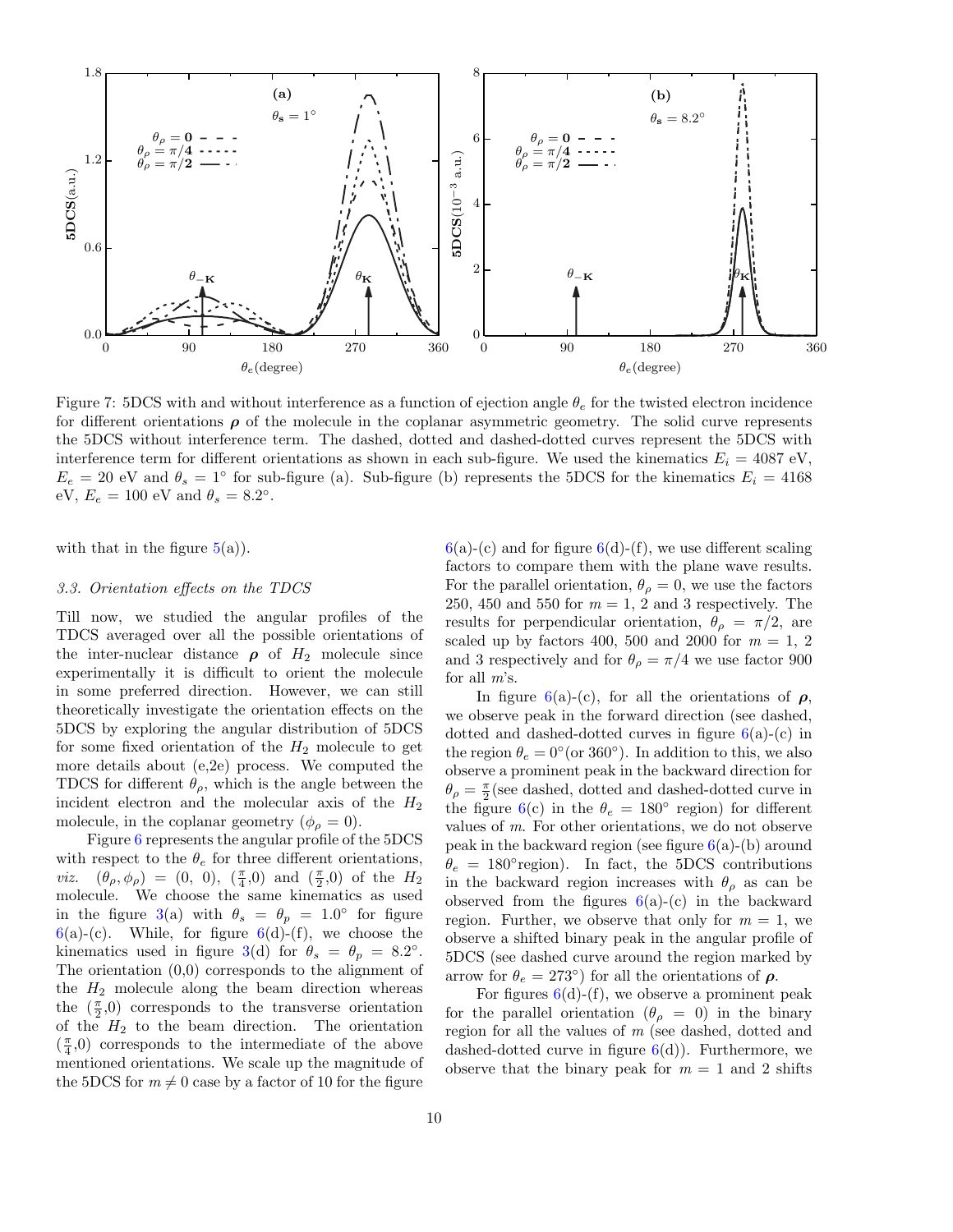<span id="page-10-0"></span>

Figure 8: Same as figure [7](#page-9-0) except that the 5DCSs are plotted for the twisted electron beam for different m and  $\theta_{\rho}$ as shown in the figure for the kinematics  $E_i = 4087 \text{ eV}$ ,  $E_e = 20 \text{ eV}$  and  $\theta_s = \theta_p = 1°$  in the coplanar asymmetric geometry.

from the momentum transfer direction (see dashed and dotted curves in the figure [6\(](#page-8-0)d) around  $\theta_e = \theta_{\mathbf{K}}$ region). In the recoil region, we observe a very small contribution to the differential cross-section from all the values of m. For  $\theta_{\rho} = \frac{\pi}{4}$ , we observe peaks in binary and recoil regions for  $m = 1, 2$  and 3, which are shifted significantly from the momentum transfer direction (see dashed, dotted and dashed-dotted curve in figure  $6(e)$  $6(e)$  around the region marked by the arrows). For the perpendicular orientation  $(\theta_{\rho} = \frac{\pi}{2})$ , we observe prominent peaks in both the forward and backward regions (see dashed, dotted and dashed-dotted curve in

figure [6\(](#page-8-0)f) around  $\theta_e = 0^{\circ}$  (or 360°) and 180°). For all the orientations of  $\rho$ , the magnitude of the 5DCS drops significantly for higher  $m$ , in both the kinematical arrangements. From the above discussion, it is evident that there is a substantial effect of the OAM number m, on the angular profiles of 5DCS for different  $\theta_{\rho}$ .

#### 3.4. Interference effects

The study of the ionization of  $H_2$  molecule provides an opportunity to investigate the Young-type interferenceeffect in the (e,2e) process. The interference effect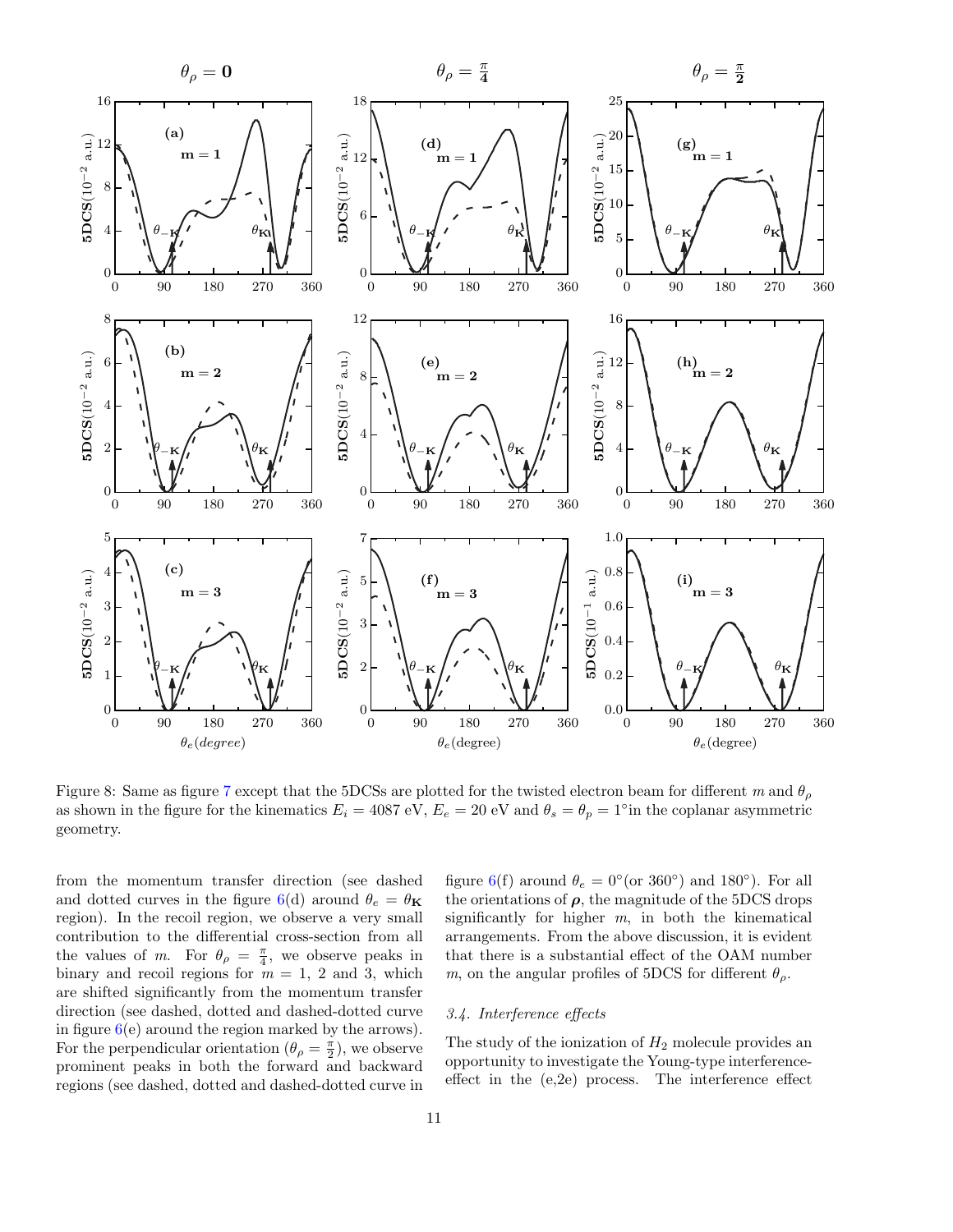<span id="page-11-0"></span>

Figure 9: Same as figure [8](#page-10-0) except for the kinematics  $E_i = 4168 \text{ eV}$ ,  $E_e = 100 \text{ eV}$  and  $\theta_s = \theta_p = 8.2^\circ$  in the coplanar asymmetric geometry.

is attributed to the scattering process of the incident electron from the two identical H-atoms of the  $H_2$ molecule. In figure [7,](#page-9-0) we investigate the interference effects in the (e,2e) process for different orientations of the  $H_2$  molecule for plane wave electron beam. We choose the same  $\theta_{\rho}$ , as used in figure [6.](#page-8-0) We use solid, dashed, dotted and dashed-dotted curves respectively for 5DCS without interference, 5DCS with interference for  $\theta_{\rho} = 0$ ,  $\frac{\pi}{4}$  and  $\frac{\pi}{2}$ . We use the same kinematics as used for figure  $4(a)$  $4(a)$  and figure  $5(a)$  $5(a)$  for figure  $7(a)$  $7(a)$  and (b) respectively. We observe binary and recoil peaks in the 5DCS without interference for all the orientations (see the solid curve in the figure  $7(a)$  $7(a)$ ). However, when we take into account the interference term in the 5DCS, we observe that the binary peak is enhanced for all the orientations, which is due to the constructive interference of the two H-atom scattering (see dashed, dotted and dashed-dotted curves in the figure  $7(a)$  $7(a)$ ). In the recoil region, for  $\theta_{\rho} = 0$  orientation, there is a destructive interference in the recoil peak region leading to a dip in the 5DCS around  $\theta_{-\mathbf{K}}$  region (see dashed curve and compare it with the solid curve in the  $\theta_e = \theta_{-\mathbf{K}}$  region). As we increase  $\theta_\rho$  from 0 to  $\frac{\pi}{2}$ , the interference pattern converts from the destructive to constructive type which is reflected in the enhancement of the recoil peak for  $\theta_{\rho} = \frac{\pi}{2}$  (see dashed-dotted curve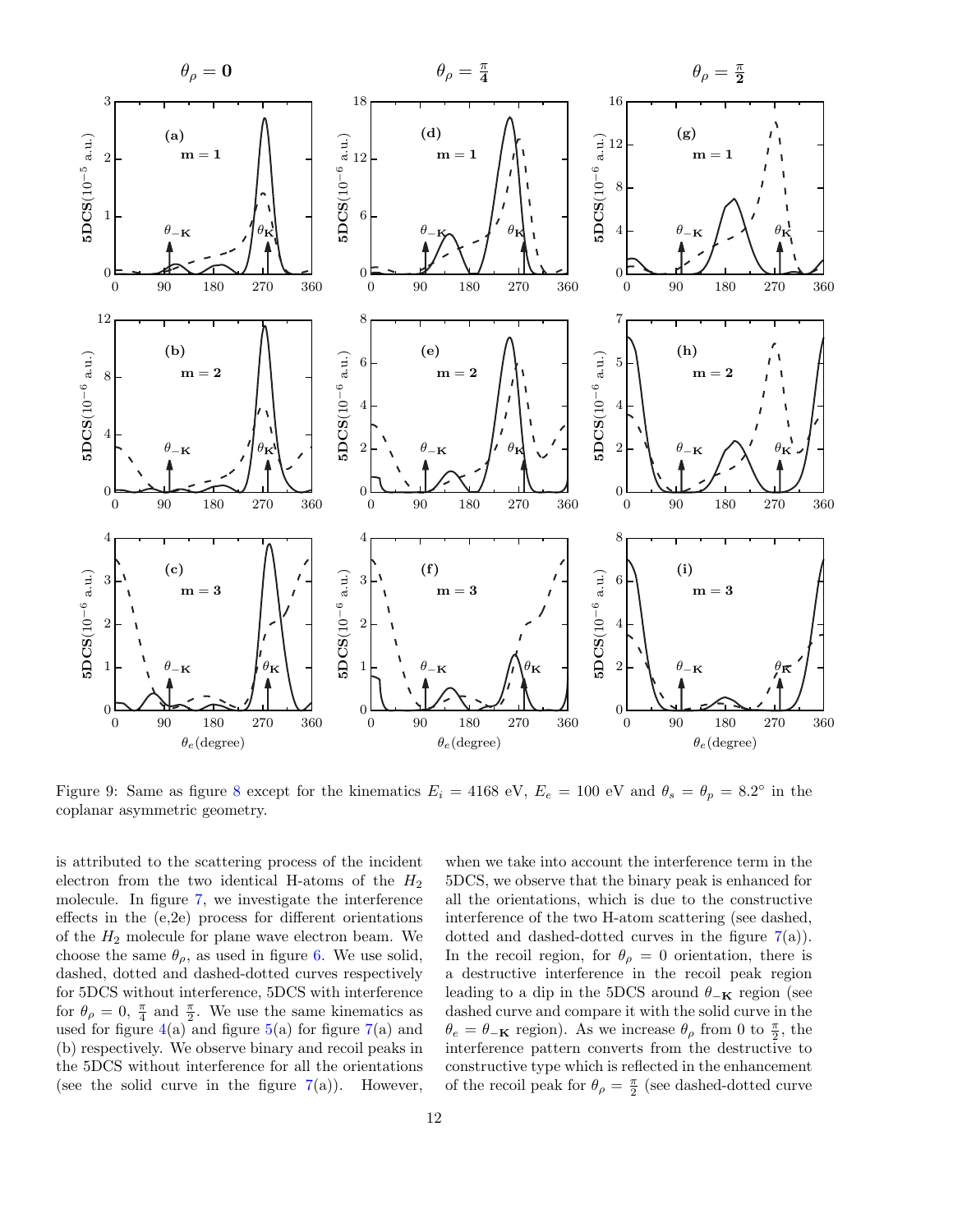<span id="page-12-0"></span>

Figure 10: Real and imaginary parts of the transition amplitude  $(T_{fi}^{tw}(\phi_p))$  as a function of the azimuthal angle  $(\phi_p)$  of the twisted electron beam. The kinematics for sub-figures (a)-(d) is  $E_i = 4087 \text{eV}, E_1 = 200 \text{eV}, \theta_s = \theta_p$  $= 1^{\circ}$ ,  $\theta_{\rho} = \frac{\pi}{2}$  and  $\theta_e$  given in each frame. For the sub-figures (e)-(f) the kinematics used is  $E_i = 4168 \text{eV}$ ,  $E_1 =$ 100eV,  $\theta_s = \theta_p = 8.2^{\circ}$ ,  $\theta_\rho = \frac{\pi}{2}$  and  $\theta_e$  given in frame. The dashed, dotted and dashed-dotted curves represent the  $\text{Re}(T_{fi}^{tw}(\phi_p))$  and  $\text{Im}(T_{fi}^{tw}(\phi_p))$  for  $m=1, 2$  and 3 respectively.

in figure  $7(a)$  $7(a)$ ). Thus, it is obvious that the crosssection is maximum for the perpendicular orientation (see the dashed-dotted curve in figure [7\)](#page-9-0). Further, when we use a multiplicative factor 2 for the 5DCS without interference, we find that the binary and recoil peaks coincide for  $\theta_{\rho} = \frac{\pi}{2}$  (see solid and dashed-dotted curves in figure  $7(a)$  $7(a)$ ). In the figure  $8(a)$  $8(a)$ , the results for  $\theta_s = 8.2^{\circ}$  are quite intriguing, as for this kinematics, we observe the identical angular profile for all the three orientations. Also, when multiplied by a factor of 2, the peak value of the 5DCS without interference is identical to the 5DCS with term. We observe a binary peak at the same position for all the orientations due to the large momentum transfer for this kinematics. Due to the small role played by the nucleus in the scattering process for this kinematics, the 5DCS is found to be independent of the molecular orientation (see figure  $7(b)$  $7(b)$ ).

Having studied the interference effects on the 5DCS for plane wave electron beam, for different orientations of the inter-nuclear distance  $\rho$ , we present the results for the interference effects on the 5DCS

for twisted electron for different  $\theta_{\rho}$  in figure [8](#page-10-0) and [9.](#page-11-0) The solid and dashed curve represent the 5DCS with interference and without interference, respectively, in both the figures [8](#page-10-0) and [9.](#page-11-0) In figure [8,](#page-10-0) we present the results of the 5DCS with interference and without interference for different orientations and different OAM numbers  $m$ , as shown in the figure, for the same kinematics as used for figure  $4(a)$  $4(a)$ . Due to the constructive interference for  $m = 1$  case for  $\theta_{\rho} = 0$ , the magnitude of the 5DCS with interference is larger than that for the 5DCS without interference in the binary peak region (see solid and dashed curves in figure  $8(a)$  $8(a)$ ). For the three values of  $m$ , we observe that the peaks in the forward region are at the same positions for both the 5DCS types (see figure  $8(a)-(c)$  $8(a)-(c)$ ) in the forward region). Due to the destructive interference for  $m \neq$ 0, the magnitude of 5DCS with interference in the backward region is smaller than that of the without interference (see solid and dashed curves in figure  $8(a)$  $8(a)$ -(c)). For the intermediate orientation,  $\theta_{\rho} = \frac{\pi}{4}$ , we observe that the interference is constructive as the magnitude of the 5DCS with interference is larger than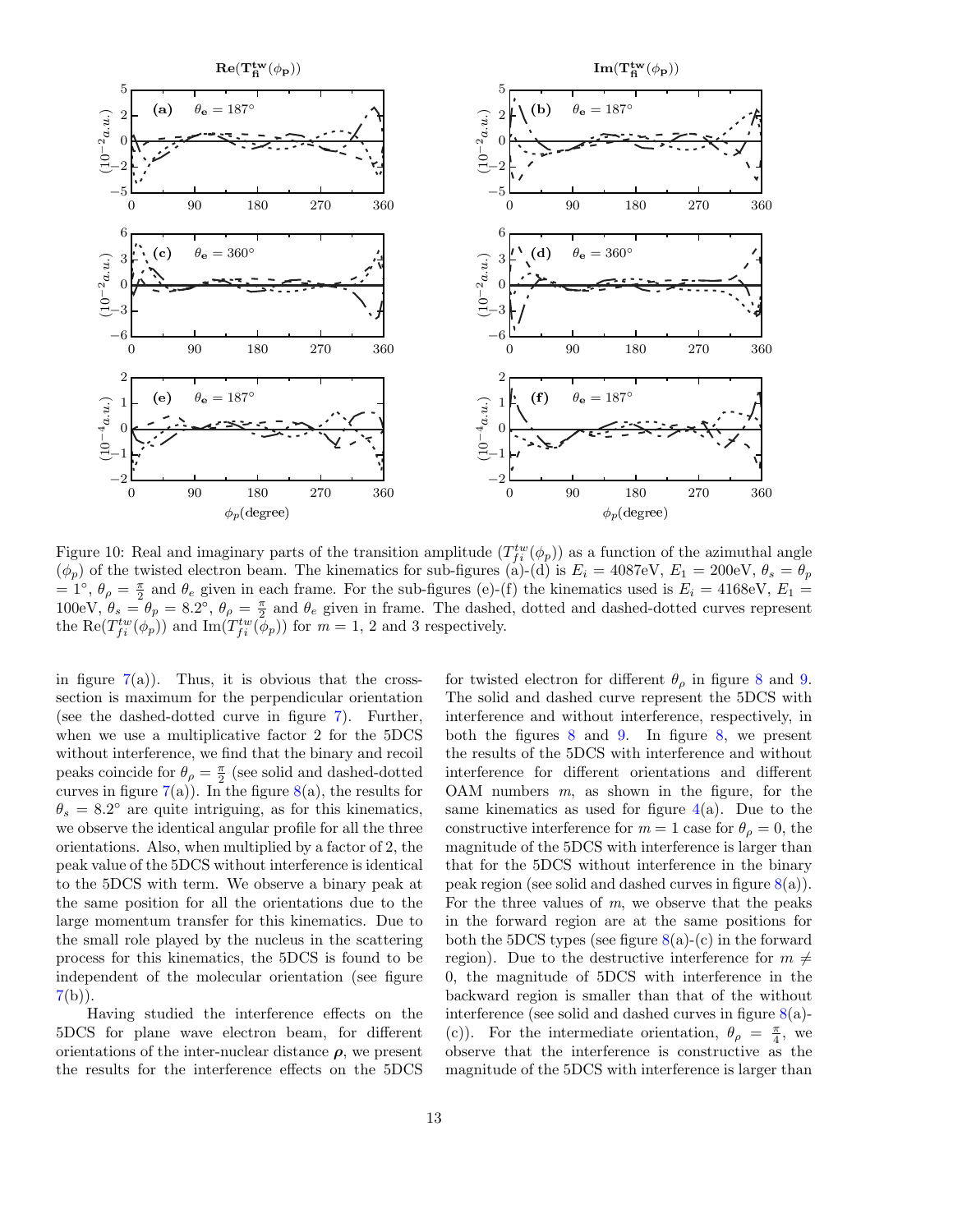<span id="page-13-0"></span>

Figure 11: TDCS integrated over the impact parameter **b** for the ionization of  $H_2$  molecule for plane wave electron beam(solid curve) and twisted electron electron beam for different opening angles as shown in the frames of each sub-figure. We used the kinematics  $E_i = 4087$  eV,  $E_e = 20$  eV and  $\theta_s = 1^\circ$  for figure [11\(](#page-13-0)a). Figure [11\(](#page-13-0)b) represents the  $(TDCS)_{av}$  for the kinematics  $E_i = 4168 \text{ eV}$ ,  $E_e = 100 \text{ eV}$  and  $\theta_s = 8.2°$ .

that for the without interference (see solid and dashed curves for  $m = 1, 2$  and 3 for  $\theta_{\rho} = \frac{\pi}{4}$  in figure [8\(](#page-10-0)d)-(f)). For the perpendicular orientation,  $\theta_{\rho} = \frac{\pi}{2}$ , we observe that when we scale up the 5DCS without interference by a factor of 2, the angular profile is precisely like the angular profile of the TDCS with interference (see the solid and dashed curve in figure [8\(](#page-10-0)g)-(i) for  $\theta_{\rho} = \frac{\pi}{2}$ ).

In figure [9,](#page-11-0) we study the interference effects on the 5DCS for the kinematics, as used in figure  $5(a)$  $5(a)$  for different orientations of  $\rho$ . For  $\theta_{\rho} = 0$ , the oscillations in the angular profiles of the 5DCS with interference term are more pronounced for larger value of the OAM number, m (see the solid curve in the figure  $9(a)-(c)$  $9(a)-(c)$ ). For  $\theta_{\rho} = \frac{\pi}{4}$ , we observe a two to three peak structure for the 5DCS with interference for the three values of m. However, for the angular profiles of the 5DCS without interference we observe a two peak structure (see solid and dashed curves in figure  $9(d)-(f)$  $9(d)-(f)$ ). For the perpendicular orientation  $(\theta_{\rho} = \frac{\pi}{2})$ , we observe peaks in the forward and backward regions for all the m's in the angular profile of the 5DCS with interference (see solid curves in figure  $9(g)-(i)$  $9(g)-(i)$ ). In addition to this, we observe prominent peaks in the binary region for  $m = 1$  and 2 for the angular profile of the TDCS without interference for the same orientation. On the inclusion of the interference term, we observe a destructive interference in the binary peak region (see dip in the solid curve and compare it with the peak in dashed curves in the figure [9\(](#page-11-0)g)-(i) in the  $\theta_{\mathbf{K}}$  region). For  $\theta_{\rho} = 0$  and  $\frac{\pi}{4}$ , we observe a destructive interference in the forward region (see figure [9\(](#page-11-0)a)-(f) around  $\theta_e =$ 0° region). On the contrary, for  $\theta_{\rho} = \frac{\pi}{2}$ , we observe a constructive interference in the forward region for all

m (see solid and dashed curves in figure  $9(g)-(i)$  $9(g)-(i)$ ).

## 3.5. Azimuthal angle dependence of  $T_{fi}^{tw}$

In figure [6,](#page-8-0) we studied the dependence of angular profiles of 5DCS on different values of m for different θρ. The study of the T-matrix element as a function of azimuthal angle,  $\phi_p$  of the twisted electron beam is helpful for further exploration of the dependence of  $5DCS$  on the OAM number m. From equation  $(2)$ , it is clear that the 5DCS, is proportional to the square of the T-matrix element,  $T_{fi}$ . From figure [6\(](#page-8-0)c) and 6(f), we observe that for  $\theta_{\rho} = \frac{\pi}{2}$  for both the kinematics, the angular profiles of the 5DCS for  $m \neq 0$  peaks around  $\theta_e$  $= 187°$ . Also, we observe peak in the forward region ( $\theta_e$ )  $= 360^{\circ}$ ) for the kinematics  $E_i = 4087 \text{ eV}, E_e = 20 \text{ eV},$  $\theta_s = 1^{\circ}$  for  $m \neq 0$  (see figure [6\(](#page-8-0)c)). From figure [6,](#page-8-0) we observe that as  $m$  increases from 1 to 3, the magnitude of the 5DCS decreases. The study of the angular profiles of the  $T_{fi}^{tw}$  as a function of  $\phi_p$  will be helpful for further investigation on this aspect. From equation [\(24\)](#page-4-4), the transition matrix element  $T_{fi}^{tw}(\varkappa, \mathbf{K})$ , can also be expressed as;

$$
T_{fi}^{tw}(\varkappa, \mathbf{K}) = \int_0^{2\pi} d\phi_p T_{fi}^{tw}(\phi_p),
$$

with  $T_{fi}^{tw}(\phi_p) \propto e^{im\phi_p} T_{fi}(\mathbf{K}).$ 

Figure  $10(a)-(b)$  $10(a)-(b)$  and  $(c)-(d)$  represents the  $\text{Re}(T_{fi}^{tw}(\phi_p))$  and  $\text{Im}(T_{fi}^{tw}\phi_p)$  as a function of  $\phi_p$  for  $\theta_e = 187^\circ$  (backward peak) and  $\theta_e = 360^\circ$  (forward peak) for  $\theta_{\rho} = \frac{\pi}{2}$  for the kinematics  $E_i = 4087$  eV,  $E_e = 20$  eV,  $\theta_s = 1^\circ$ . While figure [10\(](#page-12-0)e) and (f) represent the  $\text{Re}(T_{f_i}^{tw}(\phi_p))$  and  $\text{Im}(T_{f_i}^{tw}(\phi_p))$  for  $\theta_e =$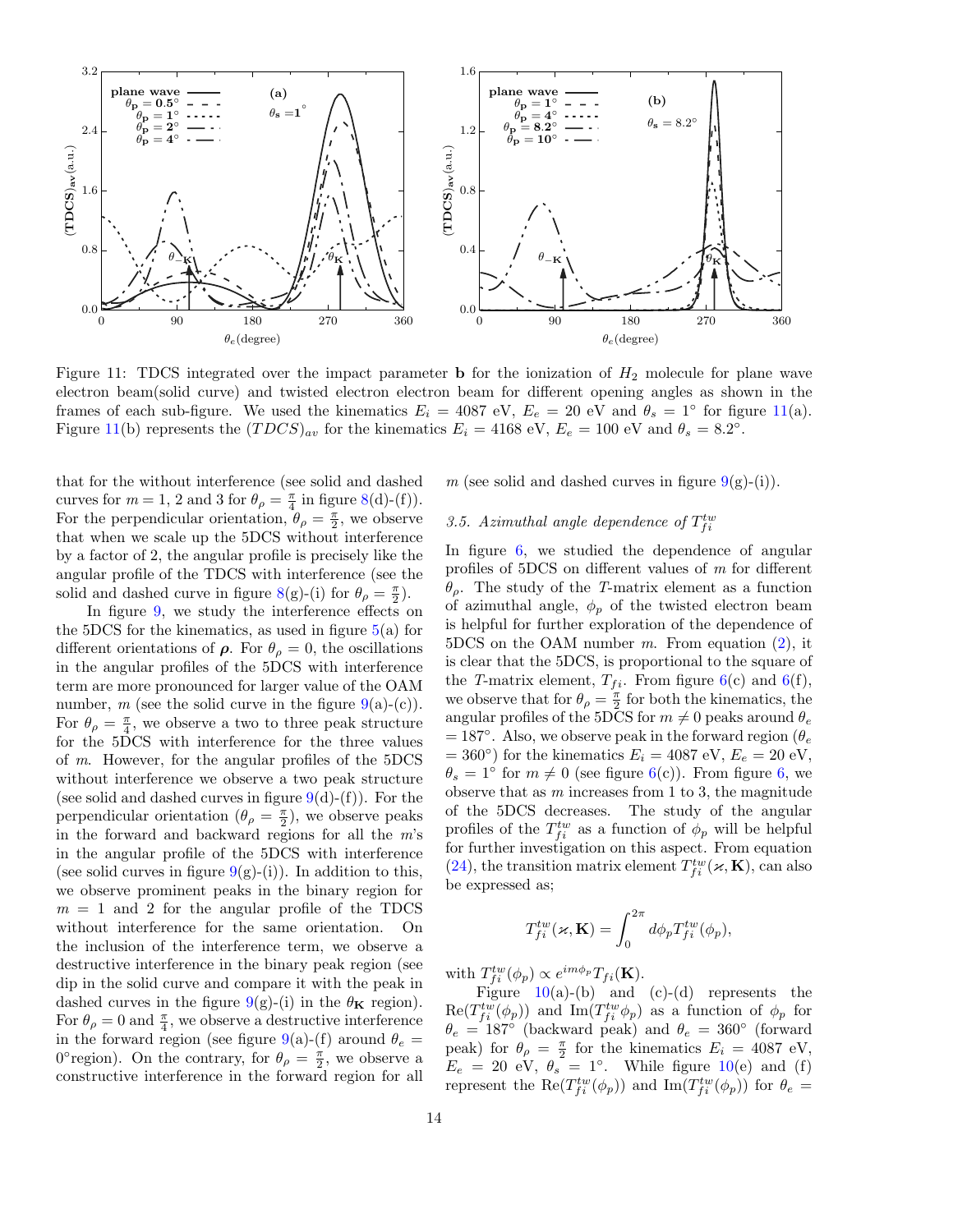187° (backward region) for  $\theta_{\rho} = \frac{\pi}{2}$  for the kinematics  $E_i = 4168 \text{ eV}, E_e = 100 \text{ eV}, \theta_s = 8.2^{\circ}.$  The dashed, dotted and dashed-dotted represents the contributions from  $m = 1$ , 2 and 3 respectively. From figure  $10(a)$  $10(a)$ and (b), we observe that the oscillations in both the real and imaginary part of  $T_{f_i}^{tw}$  are more pronounced for higher  $m$  and thus making less contributions to the matrix element  $T_{fi}^{tw}$  when integrated over  $\phi_p$  (see dashed, dotted and dashed-dotted curves in figure [6\)](#page-8-0). We observe the similar trends for figure  $10(c)$  $10(c)$ , (d) and (e), (f). Since,  $|T_{fi}^{tw}(\varkappa, \mathbf{K})|^2 = |\int_0^{2\pi} Re(T_{fi}^{tw}(\phi_p))d\phi_p|^2$ +  $\int_0^{2\pi} |Im(T_{fi}^{tw}(\phi_p))d\phi_p|^2$ , the sum of area under the curves for  $Re(T_{f_i}^{tw}(\phi_p))$  and  $Im(T_{f_i}^{tw}(\phi_p))$  is an important quantity contributing to the 5DCS. In all the cases of figure  $(10)$ , we observe that due to increased oscillations, the area under the curve decreases as  $m$ increases. This results in decreased magnitude of 5DCS  $(5DCS \propto |T_{fi}^{tw}(\varkappa, \mathbf{K})|^2)$  for higher m.

## 3.6.  $(TDCS)_{av}$  for macroscopic  $H_2$  molecular target

In figure [11,](#page-13-0) we present the results for our calculations for the TDCS averaged over the impact parameter b. From equation [\(24\)](#page-4-4) and [\(2\)](#page-2-2), we can compute the TDCS for an  $(e,2e)$  process on  $H_2$  molecule for specific **b**. The  $(TDCS)_{av}$ , averaged over the impact parameters, mimic more realistic scenario for the experiments with the twisted electron on the macroscopic target. As explained in the equation [\(29\)](#page-5-0), the  $(TDCS)_{av}$  for such case depends on the opening angle  $\theta_p$  of the incident twisted electron beam (see equation  $(29)$ ). Figure  $11(a)$  $11(a)$ represents the  $(TDCS)_{av}$  for  $E_i = 4087$  eV,  $E_e = 20$ eV and  $\theta_s = 1^\circ$  while figure [11\(](#page-13-0)b) is for the kinematics  $E_i = 4168 \text{ eV}, E_e = 100 \text{ eV} \text{ and } \theta_s = 8.2^{\circ}.$  We compare these results with the plane wave  $(TDCS)_{av}$ case. In figure  $11(a)$  $11(a)$ , we represent the angular profiles of the  $(TDCS)_{av}$  for different opening angles  $\theta_p$ , *viz.* 0.5◦ , 1◦ , 2◦and 4◦ by dashed, dotted, dashed-dotted and dashed-dotted-dotted curves respectively. We have scaled up the magnitude of the  $(TDCS)_{av}$  by a factor of 3 and 5 for  $\theta_p = 2^{\circ}$  and 4<sup>°</sup> to compare them with the plane wave results. We observed that for smaller value of  $\theta_p$ , like 0.5°, the angular profile of the  $(TDCS)_{av}$  is similar to that for the plane wave (see solid and dashed curve in figure  $11(a)$  $11(a)$ ). However, for  $\theta_p = 1^{\circ}$  (also here  $\theta_p = \theta_s = 1^{\circ}$ ), the angular profile of the  $(TDCS)_{av}$  is different from that of the plane wave (see dotted curve in figure  $11(a)$  $11(a)$ ). In this case, we have obtained peaks in the forward and backward regions. With a further increase in the opening angle  $(\theta_p)$ , we observe peaks in the perpendicular directions (see dashed-dotted and dashed-dotted-dotted curves in figure [11\(](#page-13-0)a) around  $\theta_e = 90^\circ$  and 270°) with profound shift from the plane wave peaks. When we increase the opening angle  $(\theta_n)$  of the incident twisted beam,

larger momentum is transferred to the target in the perpendicular direction which results in the formation of peaks in the perpendicular direction. Further, when we increase  $\theta_p$  the  $(TDCS)_{av}$  decreases since we scale up the  $(TDCS)_{av}$  for  $\theta_p = 2^{\circ}$  and  $4^{\circ}$  by a factor of 3 and 5 respectively.

In figure [11\(](#page-13-0)b), we discuss the  $(TDCS)_{av}$  for the kinematics  $E_i = 4168$  eV,  $E_e = 100$  eV and  $\theta_s =$ 8.2° for different values of  $\theta_p$  as shown on the figure. Here also, we observe that for smaller  $\theta_p$ , the angular profile of the  $(TDCS)_{av}$  is quite similar to that of the plane wave (see solid and dashed curve in figure  $11(b)$  $11(b)$ ). For this kinematics also, when we increase the opening angle  $(\theta_p)$  of the twisted beam, the magnitude of the  $(TDCS)_{av}$  decreases as we have scaled up the  $(TDCS)_{av}$  by a factor of 10, 500 and 2000 for  $\theta_p =$ 4 ◦ , 8.2◦and 10◦ respectively (see dotted, dashed-dotted and dashed-dotted-dotted curves in figure  $11(b)$  $11(b)$  to compare them with the plane wave results. For all the cases of  $\theta_p$ , except for  $\theta_p = \theta_s = 8.2^\circ$ , we obtain peaks in the binary peak region. For the larger  $\theta_p$ , the binary peaks are shifted in perpendicular direction (towards  $\theta_e = 270^\circ$ ). Like in the previous case, for  $\theta_p = 8.2^\circ$ , we also observe a dominant peak in the forward region and small peak in the backward region (see dasheddotted curve in the figure  $11(b)$  $11(b)$ ). In both the cases, we observe a dip in the  $(TDCS)_{av}$  in perpendicular direction for  $\theta_p = \theta_s$  (see dotted curve in figure [11\(](#page-13-0)a) and dashed-dotted curve in figure [11\(](#page-13-0)b) around  $\theta_e =$  $90^{\circ}$ ).

#### <span id="page-14-0"></span>4. Conclusion

In this paper, we have presented the theoretical study of five-fold differential cross sections(5DCS) and triple differential cross sections(TDCS) for an (e,2e) process on  $H_2$  molecule by the twisted electron beam. We studied the angular distributions of the 5DCS and TDCS for the coplanar asymmetric geometry in the first Born approximation for both the plane and twisted electron wave. We have studied the effect of the OAM number,  $m$ , on the 5DCS and TDCS for  $m = 1$ , 2 and 3. We have benchmarked our theoretical results with the experimental data for the plane wave electron beam. We observed the dependence of the angular profiles of the TDCS on m for both small and large momentum transfer. The magnitude of the 5DCS, for three different orientations of the internuclear vector  $\rho$ , drops significantly for higher m. We observed that the interference patterns in the angular profiles of the 5DCS depend on both the OAM number m and the orientation of the  $H_2$  target. We discuss the dependence of the T-matrix element,  $T_{fi}^{tw}(\phi_p)$  on the azimuthal angle  $(\phi_n)$  of the twisted electron beam. We observed that for a higher  $m$  there are pronounced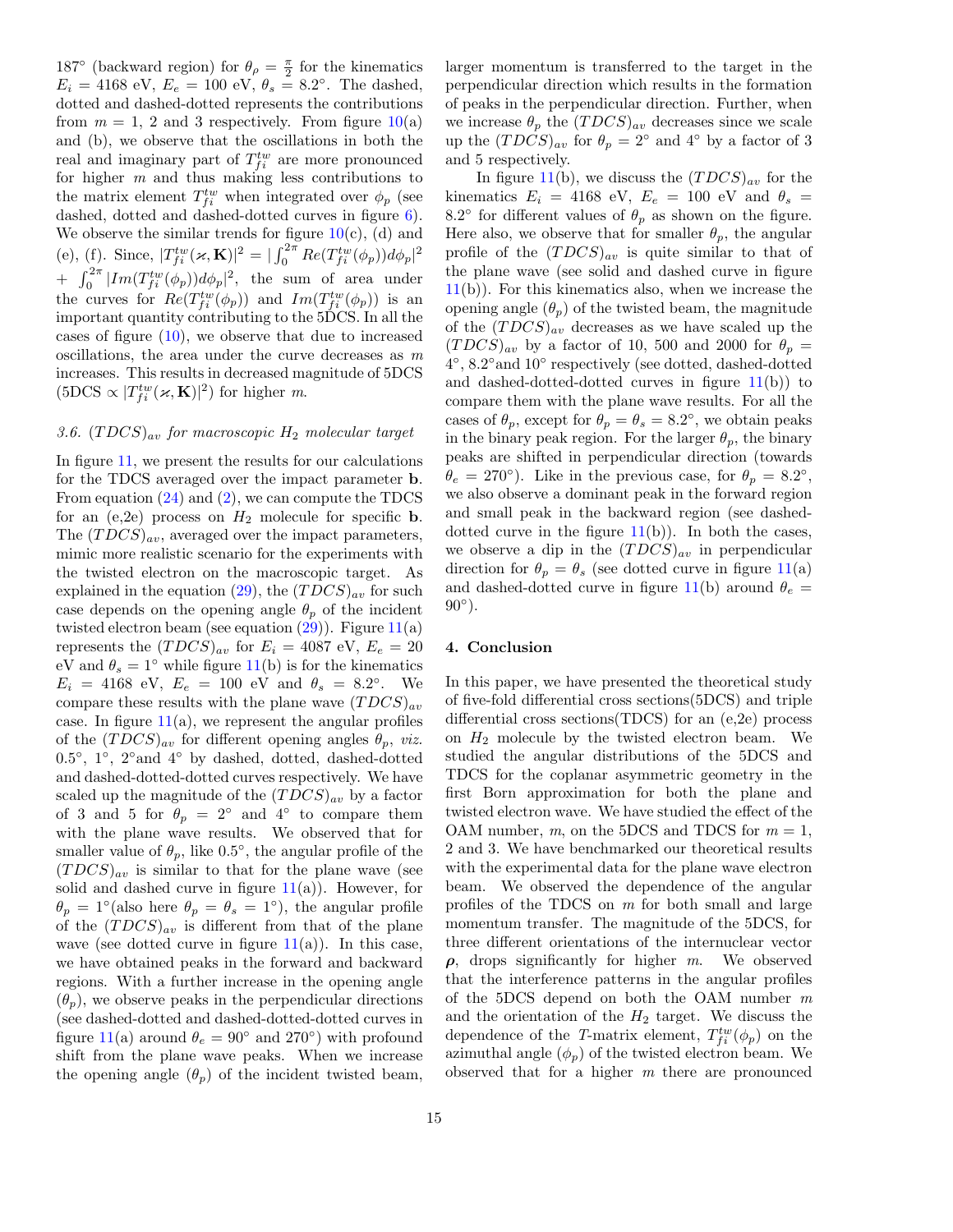oscillations in real and imaginary parts of the  $T_{fi}(\phi_p)$ resulting in decreased 5DCS. We also discuss the  $(TDCS)_{av}$  (averaged over the impact parameter b), of  $H_2$  as a function of the opening angle,  $\theta_p$  of the twisted electron beam. We observe that the angular profile of  $(TDCS)_{av}$  significantly depends on the opening angle  $(\theta_p)$  of the twisted electron beam.

Our present communication is the first attempt for an (e,2e) process on the  $H_2$  molecule to unfold the effects of the twisted electron's different parameters on the angular profile of 5DCS and TDCS. The present study can also be extended for other complicated molecular targets, like  $N_2$ ,  $O_2$ ,  $CH_4$  etc. Besides this, one can further explore a theoretical model which is beyond the first Born approximation for the twisted electron (e,2e) process. One can also explore the differential cross-sections of the  $H_2$  molecule for the twisted electrons for more sophisticated models, like TEC, M3DW, MBBK, and MCM3DW, etc. It is worth mentioning that we do not have experimental data of the  $(e,2e)$  process on  $H_2$  molecule for the twisted electron case to confirm our results. We are hopeful that in the near future, the present study may prompt theoretical and experimental studies for electron impact ionization with twisted electron beams.

## Acknowledgments

Authors acknowledge the Science and Engineering Research Board, Department of Science and Technology, Government of India, for funding the project through the Grant number EMR/2016/003125.

#### References

- <span id="page-15-0"></span>[1] Bartschat K and Kushner M J 2016 Proc. Natl. Acad. Sci. U.S.A 113 7026-7034
- [2] Shalenov E, Dzhumagulova K and Ramazanov T 2017 Phys. Plasmas 24 [012101](http://dx.doi.org/https://doi.org/10.1063/1.4973324)
- [3] Bug M U, Baek W Y, Rabus H, Villagrasa C, Meylan S and Rosenfeld A B 2017 Radiat. Phys. Chem. 130 [459–479](http://dx.doi.org/https://doi.org/10.1016/j.radphyschem.2016.09.027)
- [4] de Avillez M A, Guerra M, Santos J P and Breitschwerdt D 2019 Astron. Astrophys. 631 [A42](http://dx.doi.org/https://doi.org/10.1051/0004-6361/201935337)
- <span id="page-15-1"></span>[5] Chavez A, Gimeno O, Rey A, Pliego G, Oropesa A, Alvarez P and Beltran F 2019 Chem. Eng. J. 361 [89–98](http://dx.doi.org/https://doi.org/10.1016/j.cej.2018.12.064)
- <span id="page-15-2"></span>[6] Campeanu R I, Walters H R J and Whelan C T 2018 Phys. Rev. A 97 [062702](http://dx.doi.org/10.1103/PhysRevA.97.062702)
- <span id="page-15-3"></span>[7] Amaldi Jr U, Egidi A, Marconero R and Pizzella G 1969 Rev. Sci. Instrum 40 [1001–1004](http://dx.doi.org/https://doi.org/10.1063/1.1684135)
- <span id="page-15-4"></span>[8] Ehrhardt H, Schulz M, Tekaat T and Willmann K 1969 Phys. Rev. Lett. 22 [89–92](http://dx.doi.org/10.1103/PhysRevLett.22.89)
- <span id="page-15-5"></span>[9] Ren X, Senftleben A, Pfl¨uger T, Bartschat K, Zatsarinny O, Berakdar J, Colgan J, Pindzola M S, Bray I, Fursa D V and Dorn A 2015 Phys. Rev. A 92 [052707](http://dx.doi.org/10.1103/PhysRevA.92.052707)
- [10] Whelan C T, Walters H, Lahmam-Bennani A and Ehrhardt H 2012 (e, 2e) & related processes vol 414 (Springer Science & Business Media)
- [11] Lahmam-Bennani A 1991 J. Phys. B: At. Mol. Opt. Phys. 24 [2401–2442](http://dx.doi.org/10.1088/0953-4075/24/10/001)
- [12] Casagrande E M S et al. 2008 J. Phys. Conf. Ser 141 [012016](http://dx.doi.org/10.1088/1742-6596/141/1/012016)
- <span id="page-15-6"></span>[13] Amami S M F 2017 Theoretical calculations for electron impact ionization of atoms and molecules Ph.D. thesis Missouri University of Science and Technology,Missouri [https://scholarsmine.](https://scholarsmine.mst.edu/doctoral_dissertations/2617) [mst.edu/doctoral\\_dissertations/2617](https://scholarsmine.mst.edu/doctoral_dissertations/2617)
- <span id="page-15-7"></span>[14] Colyer C, Stevenson M, Al-Hagan O, Madison D, Ning C and Lohmann B 2009 J. Phys. B: At. Mol. Opt. Phys. 42 [235207](http://dx.doi.org/https://doi.org/10.1088/0953-4075/42/23/235207)
- <span id="page-15-8"></span>[15] Colgan J, Al-Hagan O, Madison D, Murray A J and Pindzola M 2009 J. Phys. B: At. Mol. Opt. Phys. 42 [171001](http://dx.doi.org/https://doi.org/10.1088/0953-4075/42/17/171001)
- [16] Mouawad L, Hervieux P A, Cappello C D, Pansanel J, Osman A, Khalil M and Bitar Z E 2017 J. Phys. B: At. Mol. Opt. Phys. 50 [215204](http://dx.doi.org/10.1088/1361-6455/aa8cb9)
- [17] Ren X, Amami S, Hossen K, Ali E, Ning C, Colgan J, Madison D and Dorn A 2017 Phys. Rev. A [95](http://dx.doi.org/10.1103/PhysRevA.95.022701) [022701](http://dx.doi.org/10.1103/PhysRevA.95.022701)
- [18] Li X, Gong M, Liu L, Wu Y, Wang J, Qu Y and Chen X 2017 Phys. Rev. A 95 [012703](http://dx.doi.org/10.1103/PhysRevA.95.012703)
- [19] Hossen K, Ren X, Wang E, Gong M, Li X, Zhang S B, Chen X and Dorn A 2018 J. Phys. B: At. Mol. Opt. Phys. 51 [215201](http://dx.doi.org/https://doi.org/10.1088/1361-6455/aae0ab)
- [20] Sakaamini A, Harvey M, Amami S, Murray A J, Madison D and Ning C 2018 J. Phys. B: At. Mol. Opt. Phys. 51 [035207](http://dx.doi.org/https://doi.org/10.1088/1361-6455/aa9eb9)
- [21] Khatir T, Houamer S and Dal Cappello C 2019 J. Phys. B: At. Mol. Opt. Phys. **52** [245201](http://dx.doi.org/https://doi.org/10.1088/1361-6455/ab4a70)
- [22] Singh P, Purohit G, Champion C, Sébilleau D and Madison D 2019 J. Chem. Phys. 150 [054304](http://dx.doi.org/https://doi.org/10.1063/1.5088966)
- <span id="page-15-9"></span>[23] Ali E, Chakraborty H and Madison D 2020 J. Chem. Phys. 152 [124303](http://dx.doi.org/https://doi.org/10.1063/1.5143148)
- <span id="page-15-10"></span>[24] Mansouri A, Cappello C D, Houamer S, Charpentier I and Lahmam-Bennani A 2004 J. Phys. B: At. Mol. Opt. Phys. 37 [1203–1214](http://dx.doi.org/10.1088/0953-4075/37/6/006)
- [25] Chuluunbaatar O, Gusev A and Joulakian B 2011 J. Phys. B: At. Mol. Opt. Phys. 45 [015205](http://dx.doi.org/https://doi.org/10.1088/0953-4075/45/1/015205)
- <span id="page-15-11"></span>[26] Pindzola M S, Colgan J P and McLaughlin B M 2018 J. Phys. B: At. Mol. Opt. Phys. 51 [035206](http://dx.doi.org/https://doi.org/10.1088/1361-6455/aaa2d2)
- <span id="page-15-12"></span>[27] Cohen H D and Fano U 1966 Phys. Rev. [150](http://dx.doi.org/10.1103/PhysRev.150.30) 30– [33](http://dx.doi.org/10.1103/PhysRev.150.30)